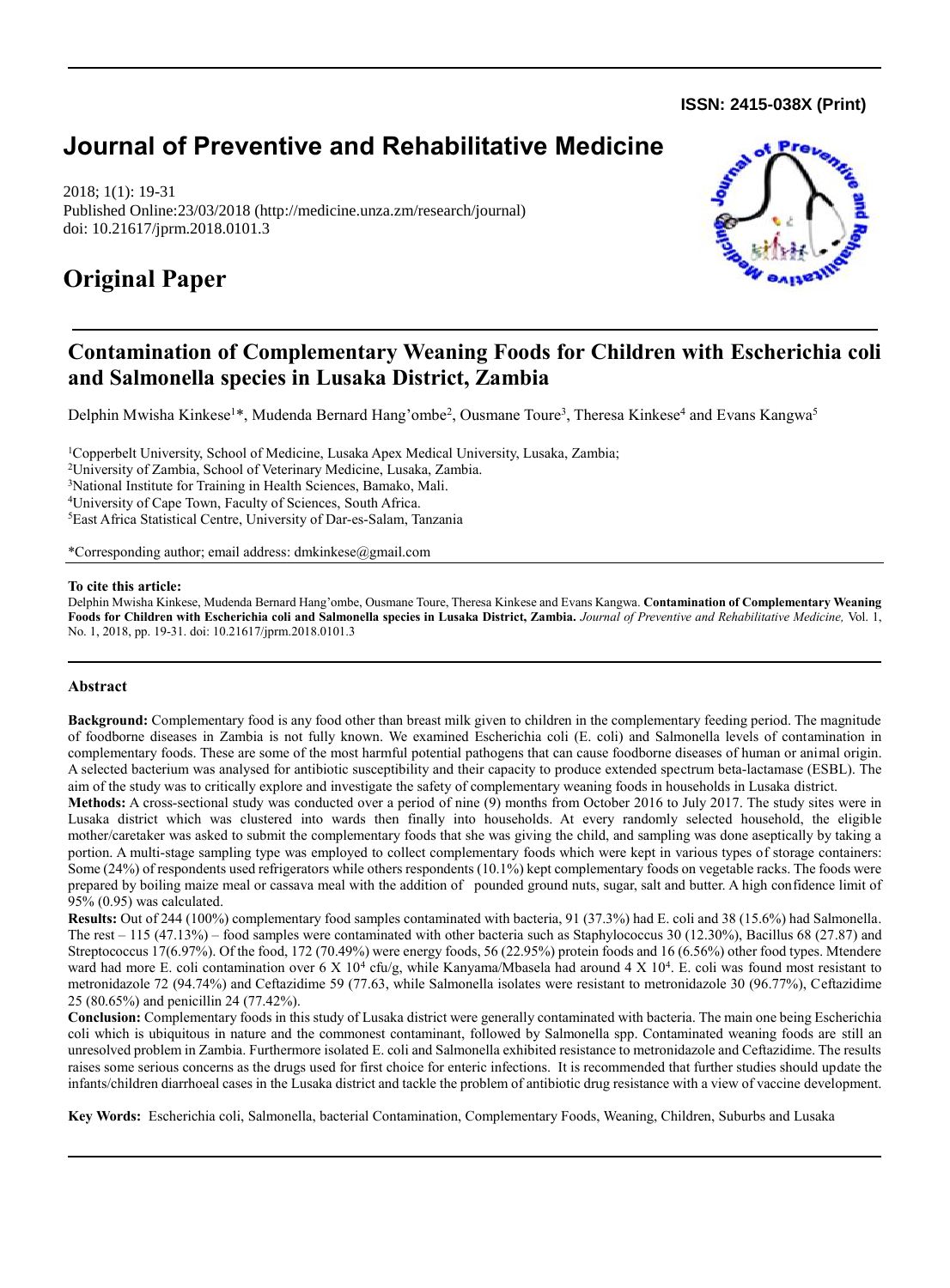## **1.0 Introduction**

Complementary food is any food other than breast milk given in the complementary feeding period [1]. Contaminated foods play a major role in the occurrence of infant diarrhoeal diseases. Moreover contamination of weaning foods and water is significant in the transmission of diarrhoeal diseases in developing countries [2]. "Unsafe food" poses global health fears, endangering the population. Infants, young children, pregnant women, the elderly and the terminally ill are particularly vulnerable [3]. Every year 220 million children contract diarrhoeal diseases and 96 000 die as a result [4]. In addition, there is a high incidence of diarrhoeal cases among African countries estimated at 3.3 to 4.1 episodes per child annually. Similarly some 700 000 children and adults die each year from diarrhoeal and dehydration [5]. Shteth and Dwivedi's [3] reports stated that food safety, especially in the weaning group, is one of the main anxieties that had posed a danger to health of infants and children. Millions of children in the world die yearly from diarrhoeal diseases. Likewise, the World Health Organisation (WHO) states that there has been an unprecedented reported number of *E. coli* and *Salmonella* foodborne diseases in the African region [5]. However, the magnitude of foodborne threats in Zambia is not fully known in foods that are used as complementary at weaning.

Numerous cases of foodborne illnesses emanate from inappropriate food handling, preparation and storage in homes [6]. Moreover, most of the child diarrhoeal cases could be due to foods and water that children consume in their homes as most foodborne transmission in developing countries takes place within the home [7]. Worse still is the fact that the role of contaminated weaning food is still unrecognized and more studies are needed to document its impact and develop appropriate interventions for application in developing countries [2].

Furthermore, according to the Ministry of Health reports in Zambia in 2015, non-bloody-diarrhoea has been consecutively ranked number three since 2006 and is among the top ten [10] diseases, causing visitations to health facilities for all ages combined in Zambia. There were at Out Patients department (OPD) records on first  $(1<sup>st</sup>)$  attendance of diarrhoea nonbloody for one (1) year to under five years children: 478,598 patients in 2013, 520, 380 patients in 2014 and 458,987 patients in 2015 [8]. Seemingly, most children being given complementary foods in Lusaka Suburbs generally suffer from diarrhoeal diseases. The safety of complementary foods and quality of water in Lusaka suburbs households is therefore questionable or compromised. Moreover, here in Zambia, according to the Ministry of Health [9], reports of diarrhoea (non-bloody) case fatality rate (hospitals only), which is defined as the number of deaths due to diarrhoea (non-bloody) per 1000 admissions of diagnosed diarrhoea (non-bloody) for the age group 5 years and below, has been higher in each of the years 2011, 2012 and 2013.

Studies that are investigating problems linked to safety of complementary food and water in households in Zambia are non-existing, especially during the weaning period. This is particularly important as it has been postulated that food, not water, may be the most important route of transmission of diarrhoea in less-developed countries [2]. To our knowledge this is the first study to analyse the safety of complementary foods given to children during weaning time in the Lusaka suburbs of Zambia. Food handling is an important factor in food safety, and includes the safety practices among those preparing and/or serving food as well as mode of storage [10]. Factors of food hygiene that include handling, preparation and storage practices are generally measured on the level of bacterial contamination [1]. Foods which are nutritious should also be wholesome and safe to prevent infection. Food should therefore be prepared hygienically and safely [12]. It is also acknowledged that bacterial contamination of complementary foods may occur as a result of poor hygiene of those who prepare food, the household, equipment, and the environment where the preparation of food takes place [13].

This study was initiated to fill up the data gap on the safety of complementary foods used in Zambian households at the time of weaning. The aim of the study, therefore, was to investigate and analyse the levels of contamination of complementary foods that children below or at two years of age are being provided in Lusaka suburbs during the weaning period. Furthermore, a selected bacterium was analysed for antibiotic susceptibility and the capacity to produce extended spectrum beta-lactamase (ESBL) [14].

### **2.0 Methodology**

#### *Study Design*

This study was a mixed method study design combining both quantitative and qualitative approaches.

#### *Identification and Sampling of complementary foods*

The study had multiple sources of information which included at least one woman per household as a primary source of study information, focused group discussions and key informant interviews. The 2010 Census of Population and Housing Area sampling frame was used to select a mathematically determined representative sample of 769 respondents obtained from Central Statistical Office. A total of 761 women aged 15 years and older with at least a child were selected using probability sampling giving a 98.9 percent response rate. All eligible respondents at each selected household gave at least one or more food and water samples used for weaning the child during enumeration. These constituted the various samples of food and water types that were submitted to the School of Veterinary Medicine, Microbiology laboratory for Bacteriological analysis and possible identification of contaminants. The identified bacterial isolates were then subjected to antibiotic susceptibility tests. Complementary foods were kept in various types of storage containers: (24%)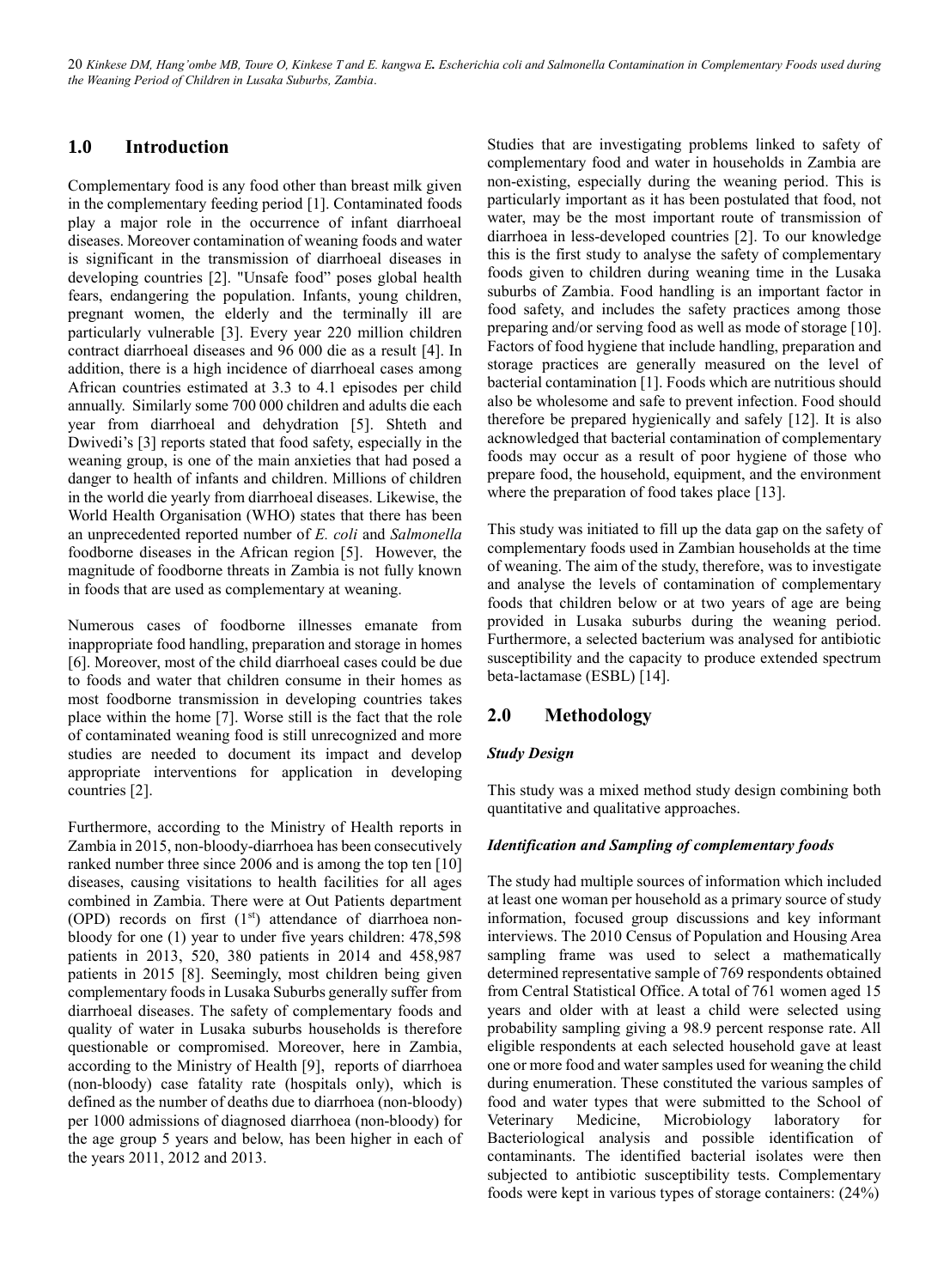of respondents used refrigerators while some respondents (10.1%) kept complementary foods on vegetable racks, (10.6%) respondents kept them in bucket and bottles, (11.8%) respondents kept them in plastic bags or sacks and (16.2%) respondents kept them in cupboard or kitchen units and (17.1%) respondents kept complementary foods in storage bins. When handling and before preparing complementary foods, 19.2% percent of respondents were not washing hands with soap, 8.8% of respondents never washed hands and 72% ensured their hands were clean. Complementary foods were prepared by boiling maize meal or cassava meal and they added pounded ground nuts, sugar and butter.

At every randomly selected household, the eligible mother/caretaker was asked to show us the complementary foods that she was giving the child, and sampling was done by aseptically taking a portion of the complementary foods. The samples were aseptically collected to avoid any contamination. All samples were clearly labelled to ensure identification of their source. This included: date and time collected, place or location and type of food sample.

The sterilized plastic bags were used as complementary food sample containers. The same equipment, such as spoons used to feed the child, was used to collect the complementary food samples. Every research assistant had cotton swabs soaked in 70% alcohol to wash their hands before and after collecting each sample. Sample containers were immediately put in cooler boxes that contained frozen ice packs and were transported to the laboratory for analysis.

#### *Bacterial culture and identification*

Samples were processed according to recommended techniques by International Organizations for Standardization (ISO-6579, 2000), and those of the Global *Salmonella* Surveillance (GSS) and National Health Services for Wales (NHS) [15, 16] at the School of Veterinary Medicine laboratories, University of Zambia.

Isolation of *Salmonella* involved three stages: firstly, 1 gram or equivalent of food samples was pre-enriched into 9 ml of buffered peptone water (BPW) (HIMEDIA Laboratory Pvt, Ltd, M614, Mumbai, India) and incubated for 24 hours at 37°C. A portion (1.0 ml) of the pre-enriched aliquot was transferred to 10 ml selective enrichment Rappaport Vassiliadis Soya bean Meal Broth (RVSM) (Himedia M1448) and incubated at 42°C. A loopful of the inoculum was transferred from the RVSM broth and streaked onto Xylose Lysine Deoxycholate (XLD) (HIMEDIA, M031) agar then incubated at 37°C for 24 hrs. The suspected colonies from the culture were cloned onto nonselective agar for pure culture. For a definitive *Salmonella* confirmation, pure colonies were serologically screened using polyvalent O antisera and phenotypically tested using Analytical Profile Index (API) 20 E systems (BioMérieux SA, Marcy-1 Etoile France). Further confirmation was achieved using PCR targeting the *invA Salmonella* gene.

For the isolation of *Escherichia coli*, the food samples were processed by transferring one gram of the food sample into 9 ml peptone water and homogenized by vortexing for five minutes at 120 xg. The aliquot was incubated at  $37^{\circ}$ C for four hours. After incubation, a loopful of the mixture was inoculated onto MacConkey agar (Oxoid, Basingstoke, UK) then incubated at 37°C for 24 hours. After incubation, the colonies were identified as lactose fermenters or non-lactose fermenters. Identification of *E. coli* lactose-fermenting positive colonies was done using the Analytical Profile Index (API) 20 E systems.

#### *Total bacteria counts in complimentary foods*

From each food sample, 25g was weighed, suspended and homogenised in 225ml sterile buffered saline  $(10^{-1}$  dilution). After homogenisation, 10 ml of the homogenate was transferred into 90 ml of buffered saline  $(10^{-2}$  dilution), mixed thoroughly then 1ml transferred asceptically serially over a set of tubes containing 9 mls buffered saline  $(10^{-3}, 10^{-4}, 10^{-5},$  $10^{-6}$ ......10<sup>-9</sup>). For standard plate count agar technique (Oxoid, Basingstoke, UK) by the pour plate method with a first choice from  $(10^{-3}$  dilution), dilutions were used for each sample up to no growth. One (1) ml from each of these chosen dilutions were asceptically transferred onto petri dishes in duplicates. Molten (PCA) agar at the right temperature was added to the aliquot in the petri dishes, mixed thoroughly, let to set at room temperature and incubated at 37 ºC to the maximum of 72 hours. Controls with diluents (buffered saline) and agar (PCA) plates were included then incubated at 37 ºC to the maximum of 72 hours.

#### *Antibiotic susceptibility testing*

The Kirby-Bauer diffusion method was used in the susceptibility testing of bacterial isolates using 17 antimicrobials agents belonging to eight antibiotic classes (Beta-lactams, macrolides, fluoroquinolones, tetracyclines, aminoglycosides, sulphanomides, nitrofurantoin and phenicols). The method used Mueller-Hinton agar with single concentration antibiotic disc potency by following the manufacturer's recommendations (Himedia Ltd). Pure colonies were emulsified in 5ml sterile physiological saline (0.85% NaCl) to make a bacterial suspension compared with a barium chloride standard (0.5 McFarland). Prior to bacterial inoculation, the surfaces of Muller-Hinton agar plates were dried at 37°C. This was followed by dipping a sterile swab into the bacterial suspension, removed excess fluid by pressing the swab against the wall of the test tube and applied the swab contents evenly on to the surface of the agar. Sensitivity drug discs used included ampicillin (10μg), azithromycin (15μg), ceftazidime (30μg), cefotaxime (30μg), ceftriaxone (30μg), chloramphenicol (30μg), ciprofloxacin (5 μg), cotri-moxazole (25μg), erythromycin (15μg), gentamycin (10 μg), levofloxacin (5μg), nalidixic acid (30μg), nitrofurantoin (300μg), norfloxacin (10μg), penicillin G (10 units), streptomycin (300μg) and tetracycline (30μg). Culture plates were incubated at  $37^{\circ}$ C for 24 hour and isolates were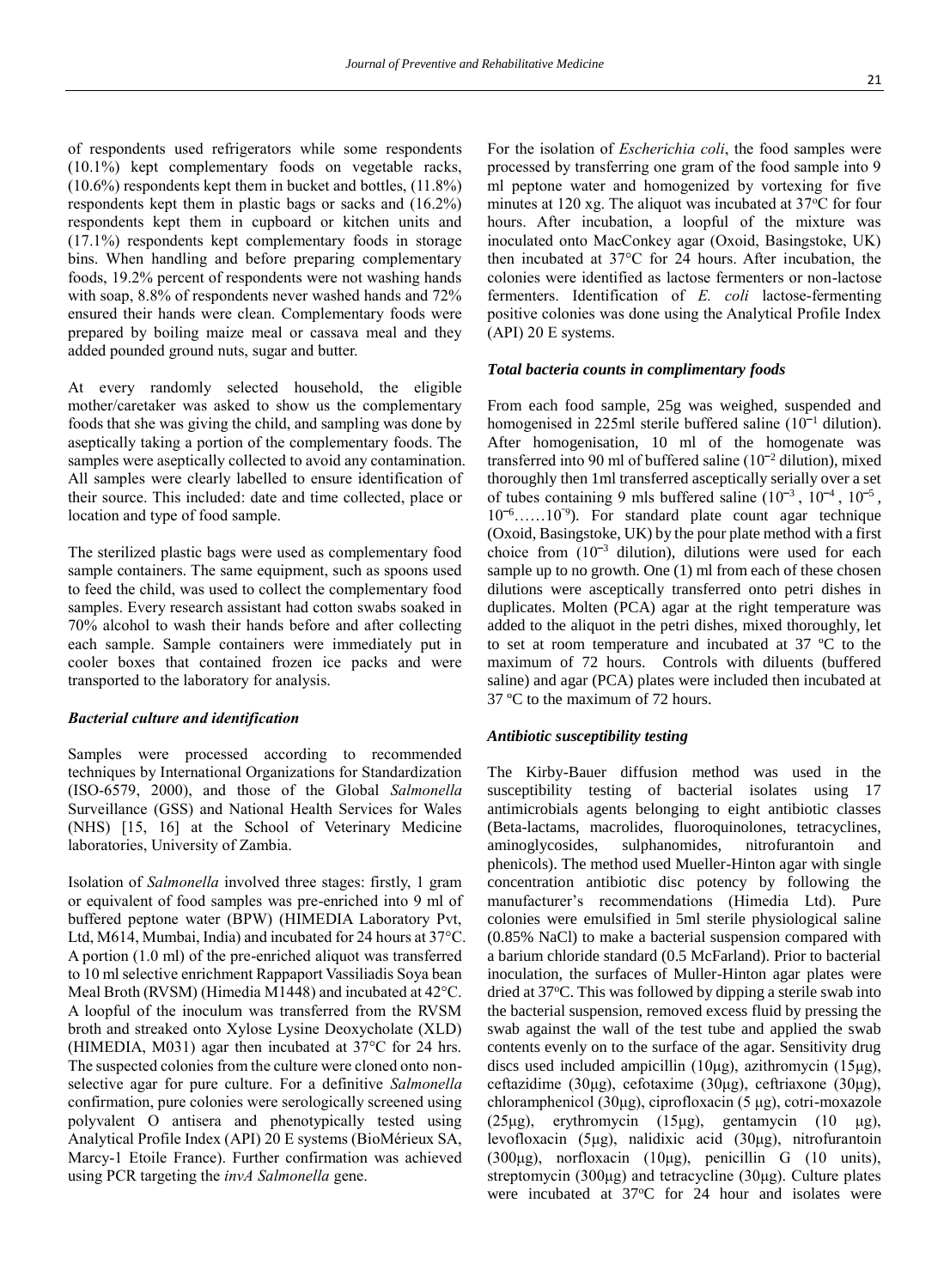determined as susceptible or resistant according to the breakpoints as described in the guidelines of the Clinical and Laboratory Standards Institute [17]. *Escherichia coli* (ATCC 25922) was used as a control organism.

#### *Laboratory procedures for detecting ESBL production*

For genetic detection, all *E. coli* isolates that showed resistance to Ceftazidime were analysed for extended spectrum beta-lactamase-producing capacity using PCR to detect the chromosome-encoded genes of intrinsic cefotaximases  $(bla_{\text{CTX-M}})$ . The *E. coli* was cultured in BHI (Brain Heart Infusion, HiMedia laboratories, India) at 37ºC for 18 hours. After incubation, 1ml of bacterial suspension was centrifuged at 5800 *xg* for five minutes. After centrifuging, the supernatant was discarded. The remaining cell pellet was washed with 500µl of normal saline, centrifuged at 13000 *x g* for 5 minutes and the supernatant was discarded. After washing, 500µl of TE buffer (pH 8.0) was added to the cell pellet and then heat treated until boiling, then immediately transferred to ice for 10 minutes. The cell debris was removed after centrifuging at 13000 *x g* for five minutes, while the supernatant was transferred into a new microfuge tube and maintained at -20ºC until use [18]. The master mix per reaction tube was made with 5μl of Phusion Flash, 2μl sterile water, 1μl of reverse primer, 1μl of forward primer and 1μl of DNA template, giving total volume of 10μl per reaction tube which was mixed using a vortex mixer. The PCR primers used for the detection of *bla*<sub>CTX-M</sub> gene responsible for beta-lactamaseproduction was:

#### *bla***CTX-M -F 5'-CGATGTGCAGTACCAGTAA-3'** and *bla***CTX-M –R 5'-TAAGTGACCAGAATCAGCGG-3'.**

The PCR conditions were set as 98℃ for 30 seconds, 98℃ for 0 seconds, 60℃ for 5 seconds (35 cycles), 72℃ for 15 seconds, 72℃ for 2 minutes, and holding at 4℃ Infinitely. After PCR, the products were visualized on a trans-illuminator machine following staining with ethidium bromide.

#### *Ethical Considerations*

This study was conducted after approval from both Tropical Diseases Ethics review Committee – STC/2016/15. Additional approval was obtained from National Health Research Authority – MH/101/23/10/1 for recruitment through health facilities.

## **3.0 Results**

#### **Sample Characteristics**

#### *1. Identification of Complementary Foods in this study*

The study was conducted in 19 randomly selected wards (communities) among the Lusaka suburbs. The wards (communities) included Villa Elizabetha, Roma, Chilenje/Chalala, Sikanze, Misisi, Kamanga, Bauleni, Mtendere, Lilanda/Twikatane Zingalume, Kamwala South, Kabanana/ Chazanga, Chipata, Jack, Chaisa, George, Matero, Chawama, Makeni Villa, and Kanyama/Mbasela. A total of 244 (100%) food samples (*table 1*) belonging to different types were collected in 19 community target areas (CTA) and were found with bacteria contamination. Out of 244 (100%) food samples contaminated with bacteria, 91 (37.30%) food samples were found with *Escherichia coli* and 38 (15.57%) food samples with *salmonella.* The rest 115 (47.13%) food samples were contaminated with other bacteria such as *Bacillus 68 (27.87%)*, *Staphylococcus30 (12.3%)* and *Streptococcus 17 (6.97%)*. In this article we considered only at *E. coli* and *Salmonella* because *Escherichia coli* is the commonest bacteria contaminant, followed by *Salmonella*. There were amongst the bacteria-contaminated complementary foods 172 (70.49%) energy foods, 56 (22.95%) protein foods and 16 (6.56%) other food types.

There were 30 energy food types. In *table 2* the most commonly found contaminated energy complementary food was maize meal 76 (31.15%), followed by nshima 19 (7.79%); boiled rice and bread were each 12 (4.92%), and porridge mixed with ground nuts 19 (7.79%).

There were 29 protein food types, as shown in *table 3,* where the most commonly found contaminated protein complementary food was pounded ground nuts 12 (4.92%), followed by cooked beans 8 (3.28%), chicken soup and fresh milk each 3 (1.23%) and chicken meat, fried egg, peanut butter and sour milk each 2 (0.82%).

There were 13 other food types. *Table 4* shows other complementary food types with bacterial contamination. A as shown in Table 4 these are cooked pumpkin leaves 3 (1.23%) cooked vegetables and cabbage each 2 (0.82%).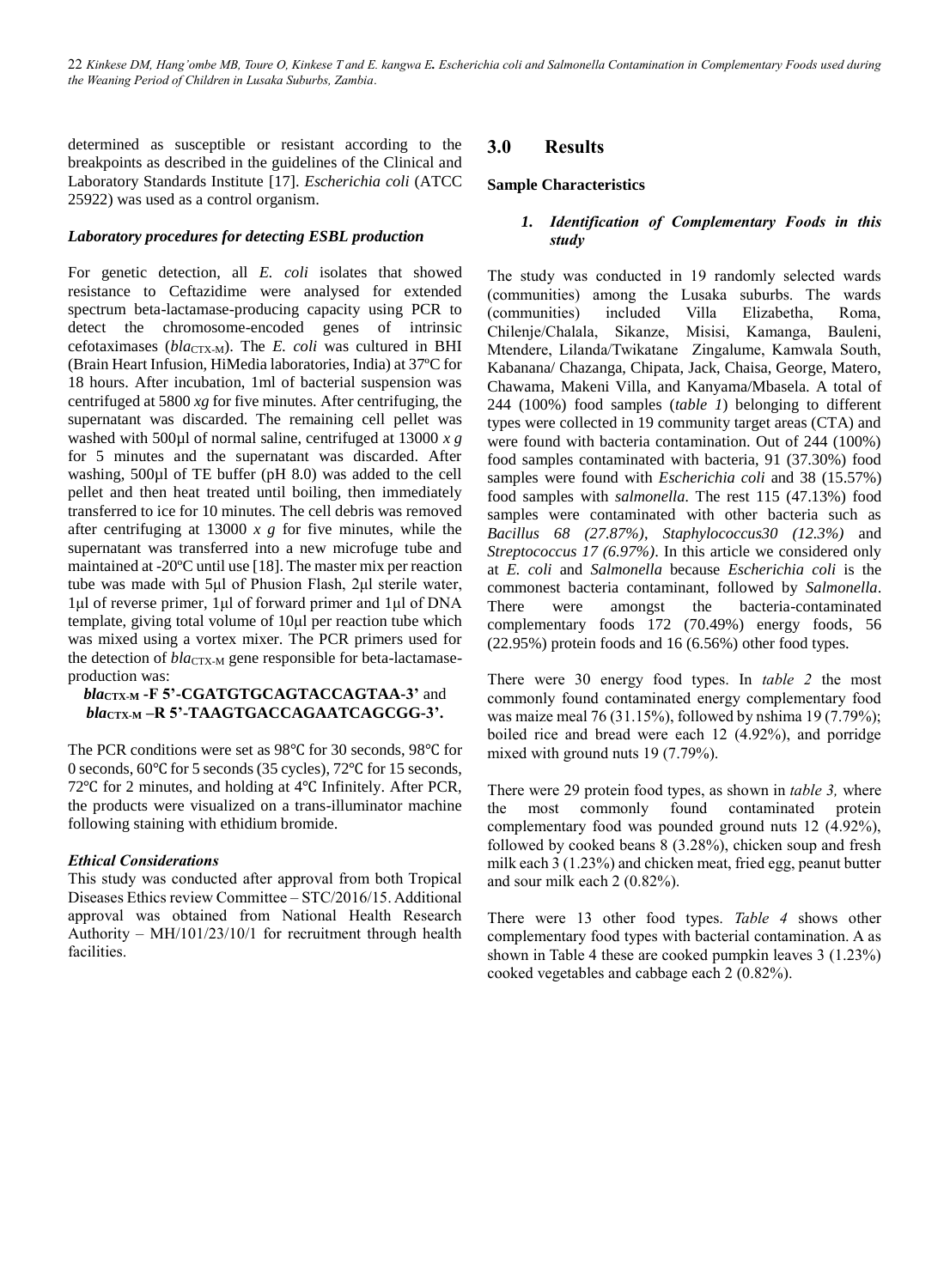| S/N                     | <b>Study Wards (Communities)</b> | <b>Energy Foods</b> |               | <b>Protein Foods</b>     |                | <b>Other Foods</b>       |                | <b>Total Foods</b> |
|-------------------------|----------------------------------|---------------------|---------------|--------------------------|----------------|--------------------------|----------------|--------------------|
|                         |                                  | $\mathbf n$         | $\frac{0}{0}$ | $\mathbf N$              | $\frac{0}{0}$  | $\mathbf n$              | $\frac{0}{0}$  |                    |
| 1&2                     | Villa Elizabetha/Roma            | 5                   | 2.05%         | $\blacksquare$           | $\blacksquare$ | $\overline{2}$           | 0.82%          | $\tau$             |
| $\mathbf{3}$            | Chilenje/Chalala                 | $\overline{3}$      | 1.23%         | 5                        | 2.05%          | $\overline{\phantom{a}}$ |                | 8                  |
| $\overline{\mathbf{4}}$ | Sikanze                          | 12                  | 4.92%         | 3                        | $1.23\%$       | 2                        | 0.82%          | 17                 |
| 5                       | Misisi                           | 6                   | 2.46%         | $\overline{\phantom{a}}$ | $\blacksquare$ | $\overline{2}$           | 0.82%          | 8                  |
| 6                       | Kamanga                          | 10                  | 4.10%         | $\overline{4}$           | 1.64%          | $\sim$                   | $\blacksquare$ | 14                 |
| 7                       | Bauleni                          | 5                   | 2.05%         | $\mathbf{1}$             | 0.41%          | $\overline{\phantom{a}}$ | $\blacksquare$ | 6                  |
| 8                       | Mtendere                         | 26                  | 10.66%        | 10                       | $4.10\%$       | 2                        | 0.82%          | 38                 |
| 9                       | Lilanda/Twikatane                | 14                  | 5.74%         | $\overline{3}$           | 1.23%          | $\mathbf{1}$             | 0.41%          | 18                 |
| 10                      | Kamwala South                    | 11                  | 4.51%         | 3                        | 1.23%          | 1                        | 0.41%          | 15                 |
| 11                      | Kabanana/Chazanga                | 11                  | 4.51%         | 8                        | 3.28%          | $\mathbf{1}$             | 0.41%          | 20                 |
| 12                      | Chipata                          | 19                  | 7.79%         | $\overline{\phantom{0}}$ | $\blacksquare$ | $\blacksquare$           | $\blacksquare$ | 19                 |
| 13                      | Jack                             | 8                   | 3.28%         | $\overline{3}$           | 1.23%          | $\blacksquare$           | $\blacksquare$ | 11                 |
| 14                      | Chaisa                           | 11                  | 4.51%         | 3                        | 1.23%          | $\mathbf{1}$             | 0.41%          | 15                 |
| 15                      | George                           | 11                  | 4.51%         | 5                        | 2.05%          | $\overline{3}$           | 1.23%          | 19                 |
| 16                      | Matero                           | 5                   | 2.05%         | 3                        | 1.23%          | $\mathbf{1}$             | 0.41%          | 9                  |
| 17                      | Chawama                          | 7                   | 2.87%         | $\mathbf{1}$             | 0.41%          | $\sim$                   | $\blacksquare$ | 8                  |
| 18                      | Makeni Villa                     | 3                   | 1.23%         | $\overline{4}$           | $1.64\%$       | $\sim$                   | $\blacksquare$ | 7                  |
| 19                      | Mbasela Kanyama                  | 5                   | 2.05%         | $\blacksquare$           | $\blacksquare$ | $\blacksquare$           | $\blacksquare$ | 5                  |
|                         | <b>Total</b>                     | 172                 | 70.49%        | 56                       | 22.95%         | 16                       | 6.56%          | 244 (100%)         |

## **Table 1: Identified foods with bacterial contamination in various communities of study**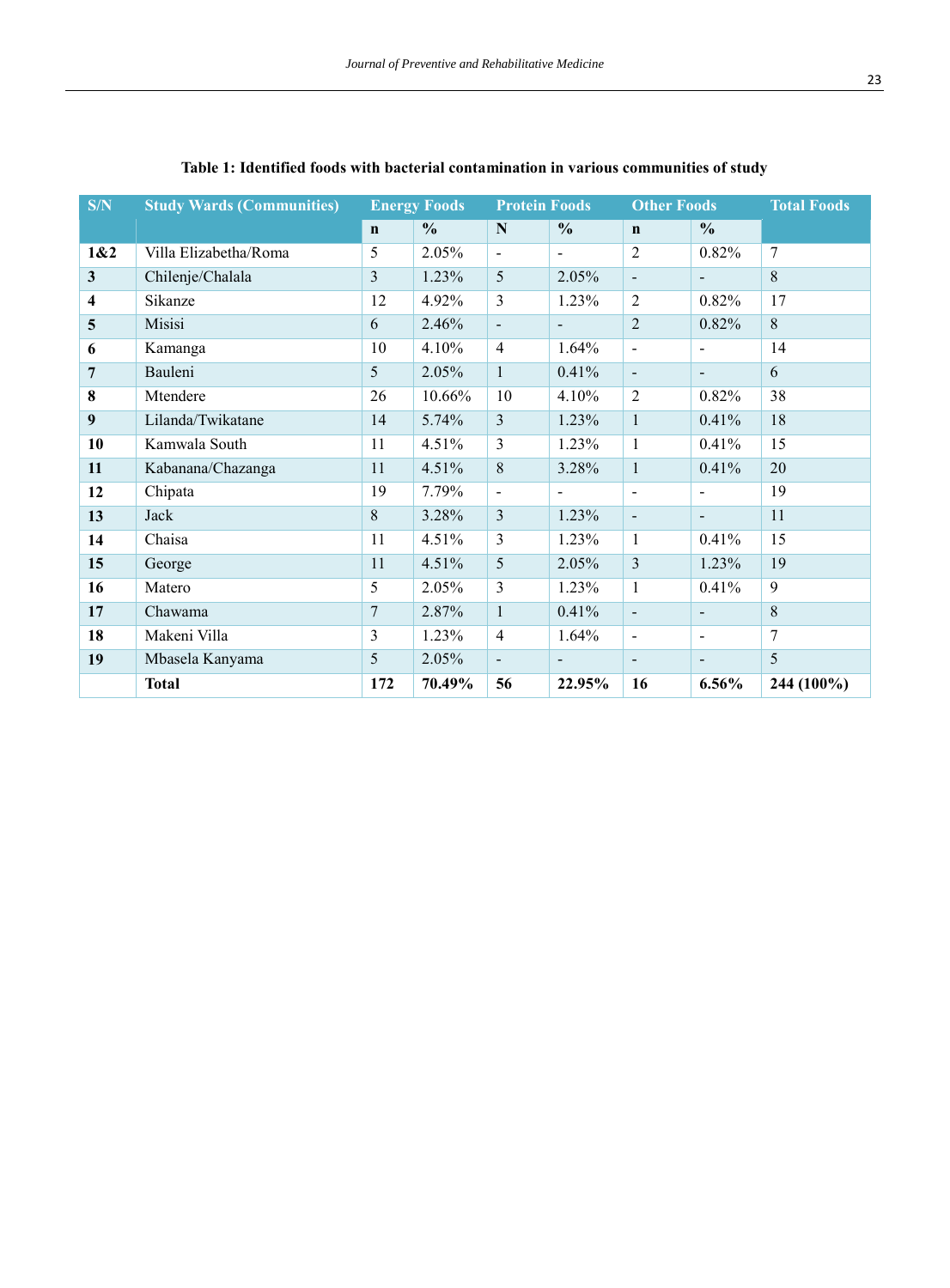| <b>Complementary</b><br><b>Foods</b><br>with<br><b>Energy</b><br><b>Bacterial Contamination</b> | <b>Number</b>  | <b>Type</b> | Percentage |
|-------------------------------------------------------------------------------------------------|----------------|-------------|------------|
| Banana                                                                                          | $\overline{2}$ | Energy      | 0.82%      |
| <b>Boiled Rice</b>                                                                              | 12             | Energy      | 4.92%      |
| <b>Bread</b>                                                                                    | 15             | Energy      | 6.15%      |
| Cerelac                                                                                         | $\mathbf{1}$   | Energy      | 0.41%      |
| Cerelac Porridge                                                                                | $\mathbf{1}$   | Energy      | 0.41%      |
| Cooked Nshima                                                                                   | $\mathbf{1}$   | Energy      | 0.41%      |
| <b>Cooked Potatoes</b>                                                                          | $\overline{2}$ | Energy      | 0.82%      |
| Cooked Rice & Butter & Milk                                                                     | $\mathbf{1}$   | Energy      | 0.41%      |
| D'lite                                                                                          | $\overline{4}$ | Energy      | 1.64%      |
| <b>Dlite Porridge</b>                                                                           | $\overline{2}$ | Energy      | 0.82%      |
| <b>Infant Formula</b>                                                                           | $\mathbf{1}$   | Energy      | 0.41%      |
| Maize Meal Mixed With Ground Nuts                                                               | 6              | Energy      | $2.46\%$   |
| Macaroni                                                                                        | $\mathbf{1}$   | Energy      | 0.41%      |
| Maize Meal                                                                                      | 76             | Energy      | 31.15%     |
| Nakonde Rice                                                                                    | $\mathbf{1}$   | Energy      | 0.41%      |
| Nshima                                                                                          | 19             | Energy      | 7.79%      |
| Nshima & Eggs                                                                                   | $\mathbf{1}$   | Energy      | 0.41%      |
| Nshima With Sausage                                                                             | $\mathbf{1}$   | Energy      | 0.41%      |
| Pombe Nshima                                                                                    | $\mathbf{1}$   | Energy      | 0.41%      |
| Pork Soup                                                                                       | $\overline{2}$ | Energy      | 0.82%      |
| Porridge Mixed with Maize Meal                                                                  | 11             | Energy      | 4.51%      |
| Porridge Mixed With Ground Nuts                                                                 | 3              | Energy      | 1.23%      |
| Potatoes                                                                                        | $\overline{2}$ | Energy      | 0.82%      |
| Rice & Ground Nuts                                                                              | $\overline{2}$ | Energy      | 0.82%      |
| <b>Rice With Peanut</b>                                                                         | $\mathbf{1}$   | Energy      | 0.41%      |
| Rice/Millet/ Ground Nuts                                                                        | $\mathbf{1}$   | Energy      | 0.41%      |
| Sample Maize                                                                                    | $\overline{2}$ | Energy      | 0.82%      |
| <b>Total</b>                                                                                    | 172            |             | 70.49%     |

## **Table 2: Energy-complementary food types with bacterial contamination**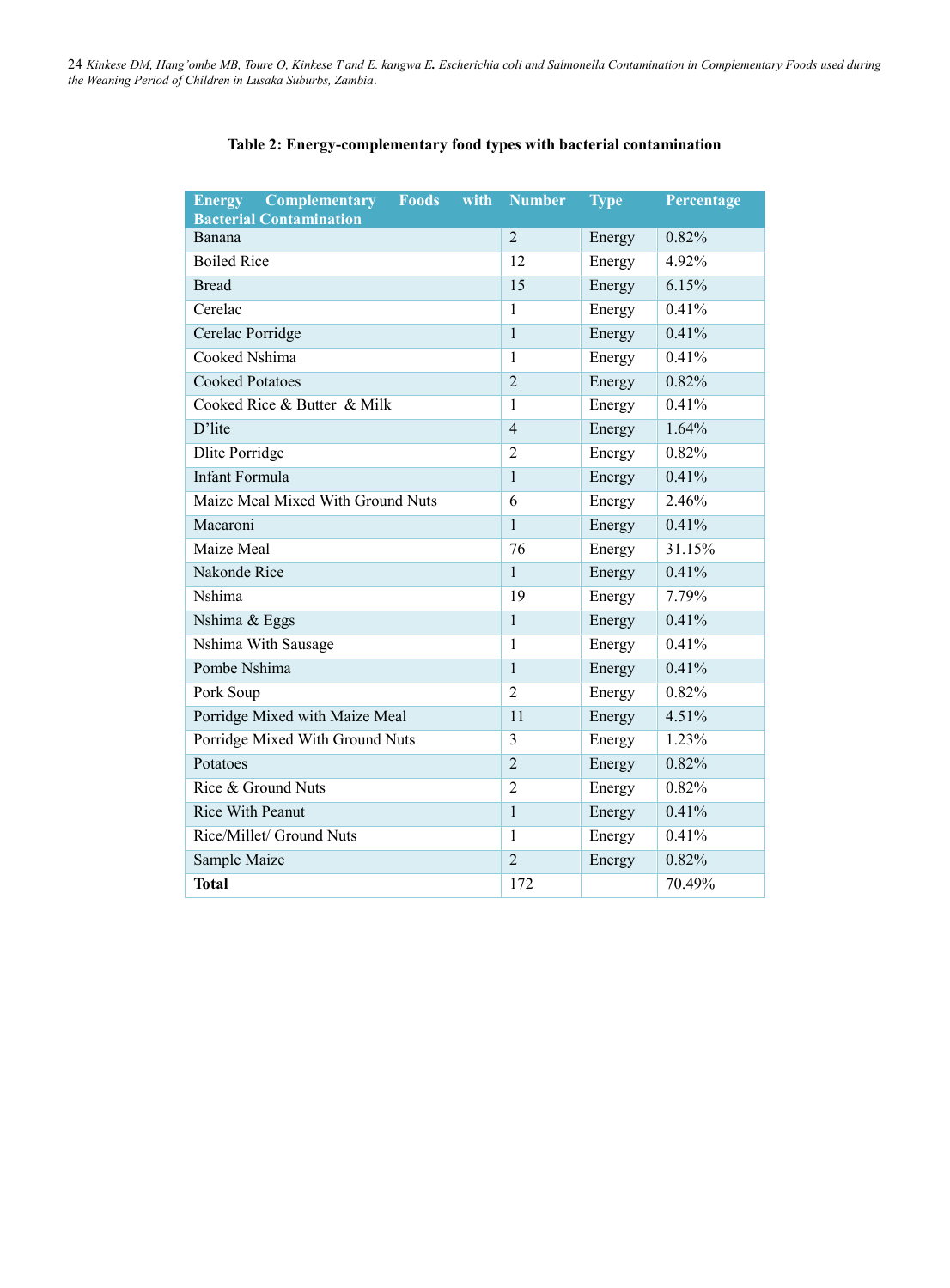| Protein Complementary Foods with Bacterial<br><b>Contamination</b> | <b>Number</b>  | <b>Type</b> | Percentage |
|--------------------------------------------------------------------|----------------|-------------|------------|
| <b>Cooked Beans</b>                                                | 8              | Protein     | 3.28%      |
| Beans Leaves/ Ground Nuts                                          | 1              | Protein     | 0.41%      |
| Chicken                                                            | 8              | Protein     | 3.28%      |
| Cooked Vegetables With Kapenta                                     | 1              | Protein     | 0.41%      |
| Cooked Kapenta                                                     | $\mathbf{1}$   | Protein     | 0.41%      |
| Cooked Meat (Goat)                                                 | 1              | Protein     | 0.41%      |
| Eggs                                                               | $\mathbf{1}$   | Protein     | 0.41%      |
| Fried Eggs                                                         | $\overline{c}$ | Protein     | 0.82%      |
| <b>Ground Nuts With Mealie Meal</b>                                | $\mathbf{1}$   | Protein     | 0.41%      |
| Groundnuts Porridge                                                | 1              | Protein     | 0.41%      |
| Kapenta/Beans                                                      | $\mathbf{1}$   | Protein     | 0.41%      |
| Katapilla                                                          | 1              | Protein     | 0.41%      |
| Mabisi Lacto                                                       | $\mathbf{1}$   | Protein     | 0.41%      |
| Meat Soup (Beef)                                                   | 1              | Protein     | 0.41%      |
| Milk Formula 2                                                     | $\mathbf{1}$   | Protein     | 0.41%      |
| Fresh Milk                                                         | 3              | Protein     | 1.23%      |
| Peanut Butter                                                      | $\overline{2}$ | Protein     | 0.82%      |
| <b>Peanut Porridge</b>                                             | 1              | Protein     | 0.41%      |
| Pounded groundnuts                                                 | 12             | Protein     | 4.92%      |
| Sausage Roll                                                       | 1              | Protein     | 0.41%      |
| Sour Milk                                                          | $\overline{2}$ | Protein     | 0.82%      |
| Sour Milk & Sugar (Porridge)                                       | $\mathbf{1}$   | Protein     | 0.41%      |
| Soya Meal (Instant)                                                | $\mathbf{1}$   | Protein     | 0.41%      |
| Tea Milk                                                           | $\overline{2}$ | Protein     | 0.82%      |
| Uncooked Kapenta                                                   | $\mathbf{1}$   | Protein     | 0.41%      |
| <b>Total</b>                                                       | 56             |             | 22.95%     |

## **Table 3: Protein-complementary food types with bacterial contamination**

## **Table 4: Other complementary food types with bacterial contamination**

| Protein Complementary Foods with Bacterial Number<br><b>Contamination</b> |                | <b>Type</b> | Percentage |
|---------------------------------------------------------------------------|----------------|-------------|------------|
| Apple Max                                                                 | 1              | Other       | 0.41%      |
| Cabbage                                                                   | 2              | Other       | 0.82%      |
| Chikanda                                                                  | -1             | Other       | 0.41%      |
| Cooked Rape                                                               | 1              | Other       | 0.41%      |
| Cooked Vegetables                                                         | $\overline{2}$ | Other       | 0.82%      |
| Cooking Oil                                                               | 1              | Other       | 0.41%      |
| Impwa                                                                     | 1              | Other       | 0.41%      |
| Pumpkin Leaves                                                            | 3              | Other       | 1.23%      |
| Rape With Groundnuts                                                      | 1              | Other       | 0.41%      |
| Raw Sausage                                                               | 1              | Other       | $0.41\%$   |
| Relish                                                                    | 1              | Other       | 0.41%      |
| Shake And Sip                                                             | 1              | Other       | 0.41%      |
| <b>Total</b>                                                              | 16             |             | $6.56\%$   |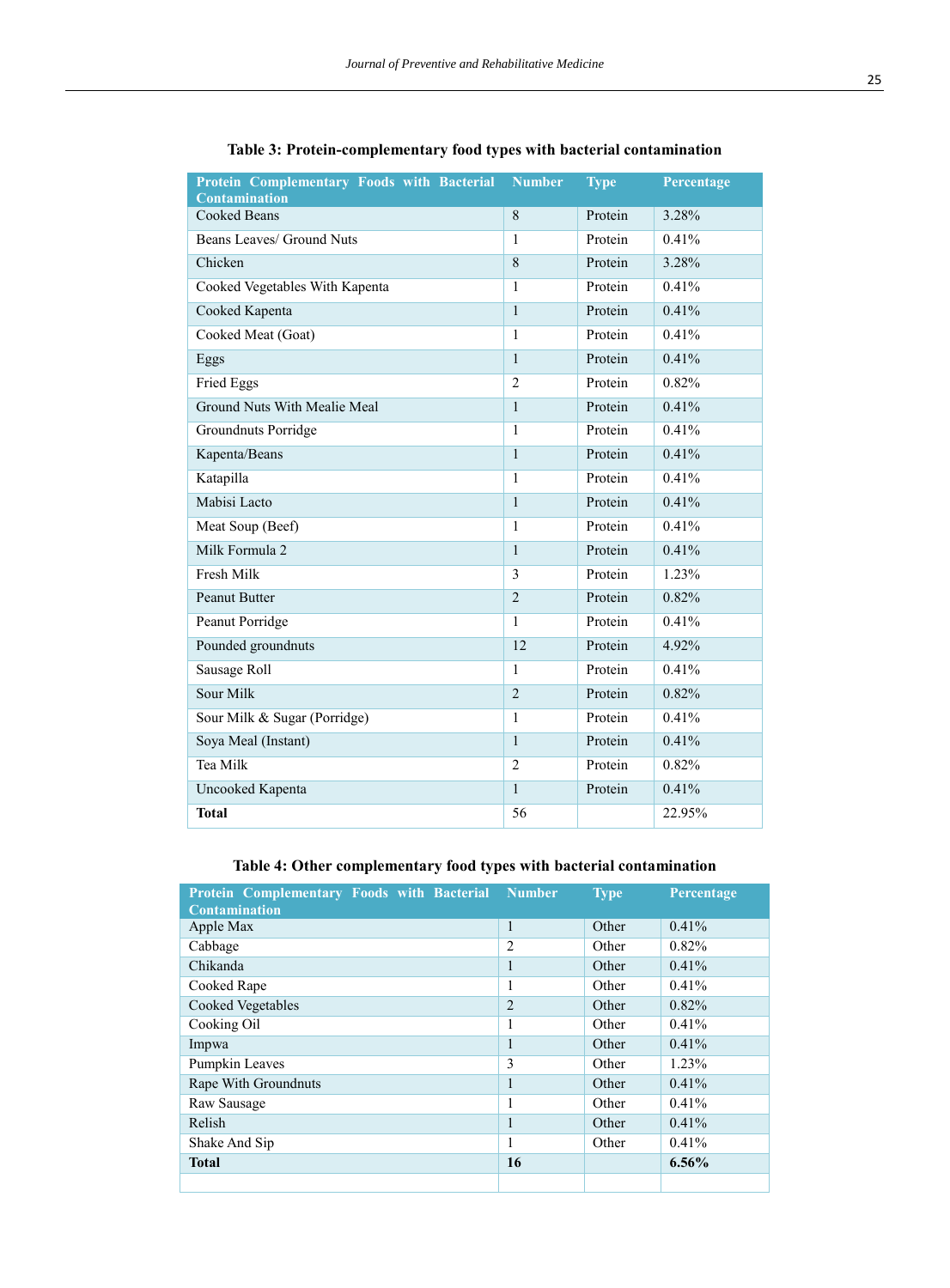#### *2. Contamination Levels of E. coli and Salmonella*

*Figure 1* above shows that Mtendere Ward had more *E. coli* bacterial contamination over  $6 \times 10^4$  cfu/g, while Kanyama/Mbasela had around  $4 \times 10^{4}$ , and Chipata Ward had around  $0.5 \times 10^4$  cfu/g.

#### *3. Antibiotic susceptibility testing*

#### *Antimicrobial Susceptibility Testing*

Antibiotic susceptibility tests conducted on selected *E. coli* and *Salmonella* isolates revealed resistance (*Table 5*). *E. coli* was found resistant to metronidazole 72 (94.74%), oxacillin 67 (88.16%), penicillin 60 (78.95%), ceftazidime 59 (77.63%) cloxacillin 41 (43.42%), clindamycin 34 (44.74%) and cotrimoxazole 33 (43.42%) while *Salmonella* isolates were resistant to metronidazole 30 (96.77%), oxacillin 28 (90.32%), Ceftazidime 25 (80.65%), penicillin 24 (77.42%) cotrimoxazole 22 (70.97%) and cloxacillin 19 (61.29%). Of the 59 *E. coli* isolates that were resistant to Ceftazidime, subjected to PCR for the detection of the *bla*<sub>CTX-M</sub> genes, the majority 53 (90%) were found to harbour the CTX gene.



**Figure 1:** *E. coli* **Distribution per Ward/Community as Bacterial count cfu/g per/1,000**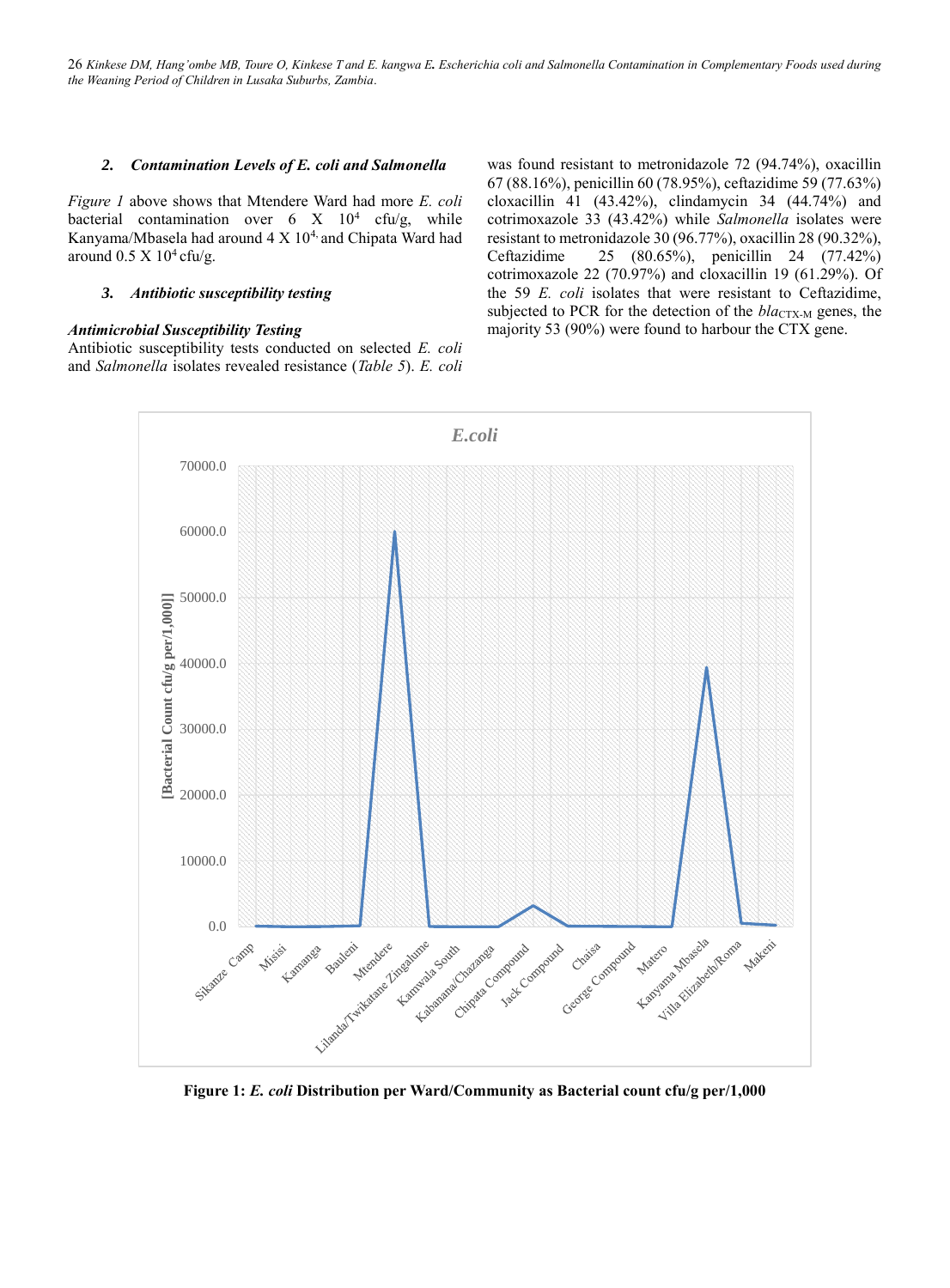|                           |                  | <b>E.</b> coli Resistant Isolates | <b>Salmonella Resistant isolates</b> |            |  |
|---------------------------|------------------|-----------------------------------|--------------------------------------|------------|--|
| <b>Antibiotics</b>        | <b>Number</b>    | Percentage                        | <b>Number</b>                        | Percentage |  |
| Ceftazidime               | 59               | 77.63%                            | 25                                   | 80.65%     |  |
| MT-Metronidazole          | 72               | 94.74%                            | 30                                   | 96.77%     |  |
| CO - Cotrimoxazole        | 33               | 43.42%                            | 22                                   | 70.97%     |  |
| COX - Cloxacillin         | 41               | 53.95%                            | 19                                   | 61.29%     |  |
| $TE - Tetracyline$        | 6                | 7.89%                             | 3                                    | 9.68%      |  |
| GEN - Gentamycin          | $\boldsymbol{0}$ | $0.00\%$                          | $\mathbf{0}$                         | $0.00\%$   |  |
| $DO - Doxycyclic$         | 16               | 21.05%                            | 12                                   | 38.71%     |  |
| $CX - Cephoxitin$         | 38               | 50.00%                            | 17                                   | 54.84%     |  |
| $OX - Oxacillin$          | 67               | 88.16%                            | 28                                   | 90.32%     |  |
| $CD$ – Clindamycin        | 34               | 44.74%                            | 19                                   | 61.29%     |  |
| $K -$ Kanamycin           | 18               | 23.68%                            | 9                                    | 29.03%     |  |
| P - Penicillin            | 60               | 78.95%                            | 24                                   | 77.42%     |  |
| $CIP$ – Ciproflaxacin     | $\theta$         | $0.00\%$                          | $\theta$                             | $0.00\%$   |  |
| $CID -$                   | 3                | 3.95%                             | $\theta$                             | $0.00\%$   |  |
| VA: Vancomycin            | 5                | 6.58%                             | $\overline{2}$                       | 6.45%      |  |
| Amp: Ampicillin           | 5                | 6.58%                             | $\overline{2}$                       | 6.45%      |  |
| Nit - Nitrofurantoin      | 3                | 3.95%                             | $\boldsymbol{0}$                     | $0.00\%$   |  |
| C: Chloramphenicol        | $\overline{2}$   | 2.63%                             | $\mathbf{1}$                         | 3.23%      |  |
| $E$ – Erythromycin        | $\theta$         | $0.00\%$                          | $\overline{2}$                       | 6.45%      |  |
| <b>Number of Isolates</b> | 76               | 100.00%                           | 31                                   | 100.00%    |  |

**Table: 5 Antibiotics Susceptibility of** *E. coli* **(n=76) and** *Salmonella* **(n=31) Isolates**

#### **4. Discussion**

Our study has established general bacteria contamination of complementary foods in Lusaka suburbs. *Escherichia coli* is the commonest bacterial contaminant, followed by Salmonella. This is as expected, as *E. coli* is ubiquitous in nature. Motarjemi et al.'s [19] study also identified infections due to pathogenic *E. coli* as being the commonest illness in developing countries that produce up to 25% of all diarrhoeal deaths. They also indicated that transmission of *E. coli* has been specifically associated with weaning foods.

Contaminated weaning food is still an unsolved problem in developing countries [20]. Studies have indicated that a great portion of diarrhoea and other foodborne diseases are due to unhygienic preparation of foods in households [7, 21, 22]. Identified foods with bacterial contamination in nineteen [19] randomly sampled communities, in *table 1*, were 244 (100%) sampled complementary foods. They were grouped into categories and described as energy foods, 172 (70.49%); protein foods, 56 (22.95%) and other foods 16 (6.56%). The study objective of determining the quality and safety of complementary foods was met. In this study most of energycontaminated foods as well as protein foods have come from and overpopulated and high density suburbs characterized by poor hygienic environments and practices: Mtendere (10.66% energy foods and 4.10% protein foods; Chipata (7.79%) Kabanana/Chazanga, and George (4.51%) energy foods). In a similar study by Black and others [23] in Bangladesh, results showed that 41% of samples of food items fed to children of weaning age contained *E. coli*. Also, in a study conducted in

Myanmar, food consumed by children aged 6-29 months was examined for four enteric bacterial pathogens. Of 775 samples of food tested, 505 were positive for *E. coli*, 28 for *V. cholera*, and six for *Salmonella* spp. [24]. These results have generated data on household complementary foods in Zambia and they have filled the gap on the lack of households' food safety data. The study data have also answered the research question on why feeding practices, food preparation methods and temperatures are important with weaning foods. These results are similar to other studies referred to, where hygiene is not maintained during food preparation and weaning foods are exposed to contamination at all steps of their preparation and handling and feeding.

In the current study, in *table 2*, the most common food type that is given to most children in the 19 community targeted areas, is the starchy energy food made from maize mealiemeal (staple food in Zambia), which maize meal porridge and nshima. These were the most contaminated: maize meal 76 (31.15%), nshima 19 (7.79%), porridge mealie meal 11 (4.51%). The other energy foods that are generally consumed are boiled rice 12 (4.92%) and bread 12 (4.92%). The study objective to identify common ingredients added or used as complementary foods and their safety has been met as well. In a similar study in peri-urban Mali, Toure and others [7] found that "Moni", a weaning food made by cooking flour from up to six local cereals, was contaminated by coliforms during storage, producing counts up to 550TTC/g. Also, a study conducted in Zanzibar, Tanzania, demonstrated higher bacterial numbers in infant porridges held for four hours after preparation in the households. In Zanzibar, Tanzania, and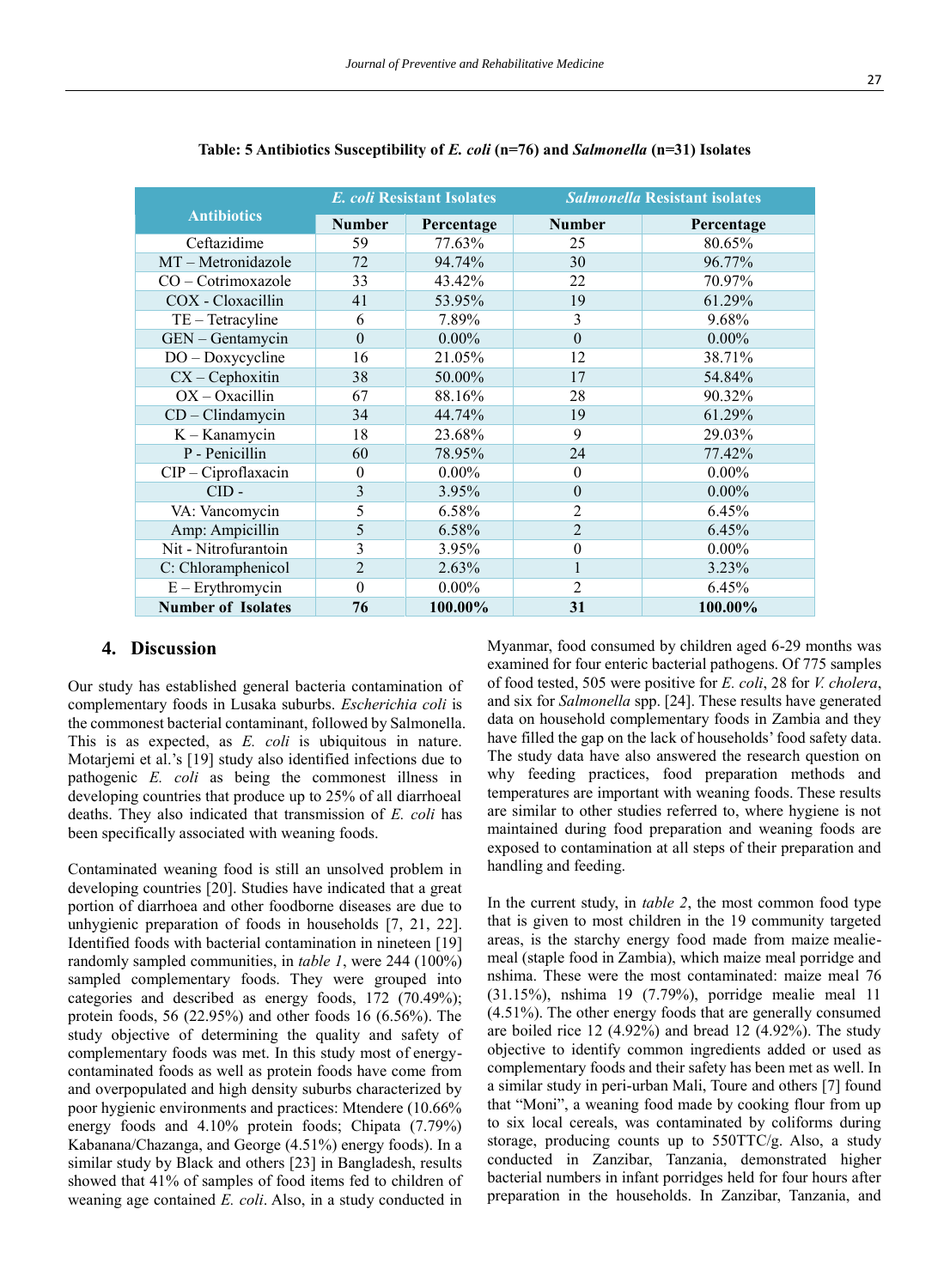many other low-income countries, foods made from local grains predominate in the diet of children other [25].

Commercially available fortified complementary foods are considered to be convenient and nutritious in developing countries [25]. In this study, D'lite 4 (1.64%) and D'lite porridge (0.82) were contaminated with bacteria. Our results are in agreement with other studies in Zanzibar, Tanzania that observed that a commercially fortified instant soy-porridge (SRP) and cooked porridge (Lishe bora LB) had high bacteria counts [25]. This study has produced data to fill up the gap on complementary food studies in households in Zambia. Similarly to other studies in African countries referred to contamination of such energy foods happen during storage of weaning foods held at warm temperatures.

The most contaminated protein foods (*table 3*) were pounded ground nuts 12 (4.92%), cooked beans (3.28%), chicken soup and tea with milk, both at 2 (0.82%). The study objective also, to identify common ingredients added or used as complementary foods and their safety has been met accordingly. These results are consistent with results in Mali, where the levels of contamination found in fish soup, a protein food, at baseline and continuing in the foods of the control group, were shockingly high as home-produced foods consumed by children [7, 26]. Comparing to other studies in Africa and Asia, results are not different probably due to unhygienic conditions that prevail in households. The same arguments above will be applicable to table 4 for other food types.

Nonetheless, our findings in figure 1, of *Escherichia coli* up to a bacterial count of more than 10 X  $10^6$  cfu/g in Mtendere locality and of more than  $10 \text{ X } 10^6$  cfu/g in Kanyama/Mbasela in various foods do meet the study objective of determining the quality and safety of complementary foods. These findings, they support other studies by Motarjemi [27] that indicated that transmission of E. *coli* has been specifically associated with weaning foods; Enterotoxigenic E. *coli* was the commonest organism isolated in infants aged 6-12 months. Also *E. coli*-contaminated foods were considered to be responsible, in part, for the diarrhoea-induced weight faltering [27]. Similarly, studies by Onyangore and others [12] stated that patients, especially children, who are affected by Enterotoxigenic *E. coli* can develop haemolytic uraemic syndrome (HUS), which is characterized by acute renal failure. Furthermore, Gama and others [28] established in their study that  $E$ . *coli*  $10<sup>6</sup>$  is the minimum ID50 infectious dose to cause disease in humans. Lanata [2] also observed that many other studies that have been carried out on weaning foods given to children, just at the point before consumption were found with faecal coliform in high proportion. Data of this study have rightly answered research questions why are feeding practices, food preparation, storage methods and temperatures are important with weaning foods in households. The similarity to other studies are that communities lives in overcrowded environment that also lack good hygiene and sanitation.

Antimicrobial resistance has been recognised as an emerging worldwide problem in human and veterinary medicine both in developing and developed nations Rasheed et al, [29]. In this study, as shown in table 5 the isolated *E. coli* and *Salmonella* exhibited resistance to a number of antibiotics such as Ceftazidime (*E. coli 77.63%, Salmonella 80.65%*) and metronidazole (*E. coli 94.74%, Salmonella 96.77%*). Of the 59 E. coli isolates that were resistant to Ceftazidime, subjected to PCR for the detection of the blaCTX-M genes, the majority 53 (90%) were found to harbour the CTX gene. Though the study objectives were met; this result raises serious concerns as these are some of the drugs used for enteric infections. As expected in the case of penicillin, resistance may be due to intrinsic mechanisms as Gram-negative bacteria do not have a target site for penicillin. Ciprofloxacin remains a drug of choice in case of any infections. The ESBL *E. coli* detected are beta lactamases capable of conferring bacterial resistance to the penicillins, first, second, and third generation cephalosporins, and aztreonam (but not cephamycins or carbapenems) by hydrolysis of these antibiotics, and are inhibited by β-lactamase inhibitors such as clavulanic acid [30, 31]. Just as in the Korea study by Ryu and others [32] they found that 13 E. coli isolates were multidrug resistant to three or more antibiotics and twelve isolates carried at least one antimicrobial resistant gene. Likewise Rasheed and others, [29] study in Hyderabad, India; their investigation showed that organisms harbouring Extended Spectrum B-Lactamase enzymes were multi-drug resistant showing resistance to 12 or more drugs tested and thus, could pose serious challenge to the public health. This study, similarly to the foregoing studies in India and Korea, has provided comprehensive data to fill the gap of information in food safety in Zambia. Further investigation may be required to ascertain the extent of diarrhoea cases in these communities.

#### **Conclusion**

Our findings have revealed that complementary foods in Lusaka district are generally contaminated with bacteria. *Escherichia coli* is the commonest bacteria contaminant, followed by *Salmonella*. Contaminated weaning foods are still an unsolved problem in Zambia. Furthermore, findings of *Escherichia coli* up to a bacterial count of more than10 X 10<sup>6</sup> cfu/g in the Mtendere locality and of more than  $10 \text{ X } 10^6 \text{ cftu/g}$ in Kanyama/Mbasela in various foods, indicate that transmission of *E. coli* has been specifically associated with weaning foods. There were, in Zambia at "Out Patients Department (OPD)" records on first  $(1<sup>st</sup>)$  attendance of diarrhoea non-bloody for one (1) year to under five years children: 478,598 patients in 2013, 520, 380 patients in 2014 and 458,987 patients in 2015 (8). This study also has concluded that the isolated *E. coli* and *Salmonella* exhibited resistance to a number of antibiotics such as Ceftazidime and metronidazole. This result raises serious concerns as these are some of the drugs used for enteric infections.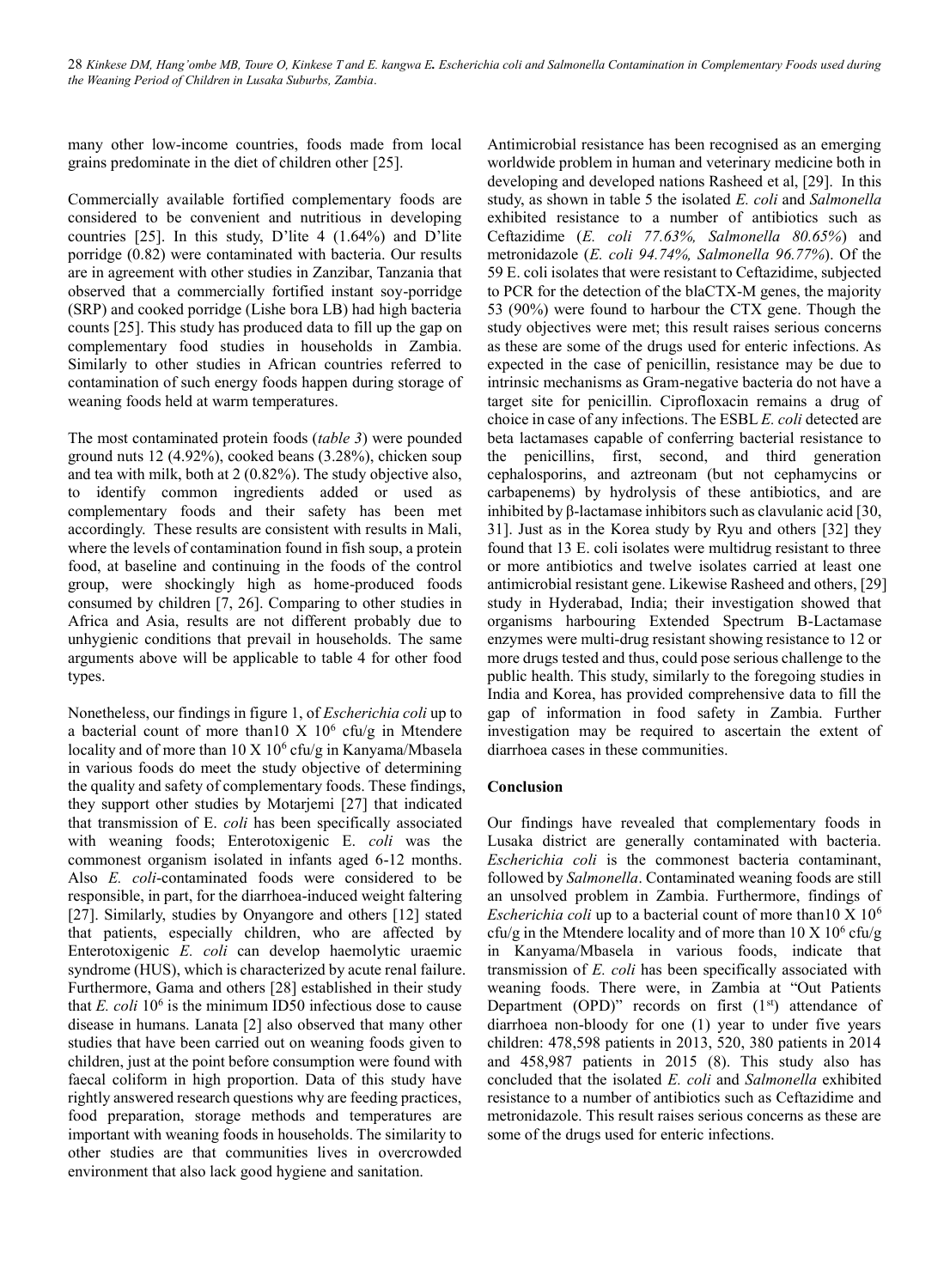Further investigation should update the infants/children diarrhoeal cases in the Lusaka district. Also further studies should tackle the problem of antibiotic drug resistance with a view of vaccine development. Finally any further study could review the processes of complementary food preparation, storage and feeding practices and study on the implementation of HACCP (hazard analysis critical control point) in households.

#### **Acknowledgements**

The hospitality of the mothers /caregivers of all the nineteen wards/communities of Lusaka suburbs in the capital city of Lusaka, Zambia who kindly agreed to participate in the study, is highly appreciated. We also acknowledge the support the World Health Organisation, the World Food Program and the Zambian Government (MoH) for the material and financial support provided to conduct the study. The Copper belt University and the University of Zambia are also acknowledged for overseeing the study from which this article was extracted.

**Conflict of interest:** None declared

#### **A Statement of funding**

Laboratory analyses were supported by World Health Organisation who paid the University of Zambia (UNZA). World Food Program also contributed. The rest of the cost of the study was borne by the Author as a student at Copper belt University – Post Graduate Studies (CBU/SPDS) on personal sponsorship.

#### **Declarations**

The Corresponding Author, on behalf of all co-authors, has read and agreed to the terms of the *Journal of Preventive and Rehabilitative Medicine* protection notice. Informed consent was obtained from all respondents that information that they provided could be published. All Authors have seen and approved the final manuscript. We also do hereby declare that all the work in this study is original and has not been submitted elsewhere.

#### **References**

- 1. WHO/UNICEF. Complementary feeding of young children in developing countries: a review of current scientific knowledge. 1998 Geneva: World Health Organization, WHO/NUT/98.1,1998. Quoted in**:** Cristina et al, (2004). Recommendation for the complementary feeding of the breast fed child. *Journal de Pediatria* [Internet] 2004. (Rio J) 2004; 80 (5 Suppl) S 131-S141: Complementary feeding, breastfeeding, child nutrition, diet, weaning. 0021- 7557/04/80-05-Suppl/S131- Sociedade Brasileira de Pediatria. Available from: [https://www.sbp.com.br/src/uploads/2012/12/compl\\_alei\\_](https://www.sbp.com.br/src/uploads/2012/12/compl_alei_2004.pdf) [2004.pdf>](https://www.sbp.com.br/src/uploads/2012/12/compl_alei_2004.pdf)
- 2. Lanata F. C. Studies of food hygiene and diarrhoeal disease. *International Journal of Environmental Health Research [*Internet]. 2003 June; 13, S175–S183. Available From:

[https://pdfs.semanticscholar.org/3597/77166b2c1bb0e96b](https://pdfs.semanticscholar.org/3597/77166b2c1bb0e96b36ea1fc73be4c1b1f7d6.pdf) [36ea1fc73be4c1b1f7d6.pdf](https://pdfs.semanticscholar.org/3597/77166b2c1bb0e96b36ea1fc73be4c1b1f7d6.pdf)

- 3. Sheth M. Dwivedi R. Complementary Foods Associated Diarrhoea. *Indian Journal of Paediatrics* [Internet]. 2006 Jan; 73(1):61-64. 73(1):61-64; Volume 73. P. 61 – 64. Available from: <http://medind.nic.in/icb/t06/i1/icbt06i1p61.pdf>
- 4. World Health Organisation. Fact Sheet Food Safety Media Centre [Internet], 2015 Fact Sheet No. 399 – December 2015Available from: <http://www.who.int/mediacentre/factsheet/fs399/en/> .
- 5 World Health Organization Regional office for Africa Brazzaville. Manual for Integrated Foodborne Disease Surveillance in the WHO African Region [Internet], 2012 World Health Organization Regional Office for Africa Brazzaville 2012. Available from: [http://www.afro.who.int/sites/default/files/2017-](http://www.afro.who.int/sites/default/files/2017-06/manual-for-integrated-foodborne-disease-surv-inal.pdf)
- [06/manual-for-integrated-foodborne-disease-surv-inal.pdf](http://www.afro.who.int/sites/default/files/2017-06/manual-for-integrated-foodborne-disease-surv-inal.pdf) 6. Scott E. Food safety and foodborne disease in 21st century homes[. Journal ListCan J Infect Dis](http://www.ncbi.nlm.nih.gov/pmc/journals/)*v* [\[Internet\]. 2003](http://www.ncbi.nlm.nih.gov/pmc/issues/154607/) Sep-[Oct;14\(5\); \[2003P](http://www.ncbi.nlm.nih.gov/pmc/issues/154607/)MC2094945]. Available from: <http://www.ncbi.nlm/nih,gov/pmc/aticles/PMC20944945/>
- 7. Toure O, Coulibaly S, Arby A, Maiga F, Cairncross S. Improving Microbiological Food Safety in peri-urban Mali: an experimental Study. *Journal Food Control*. 2011 March; doi:10.1016/j.food control.2011; 1565-1572.
- 8 Ministry of Health. Zambiahmis.org data as at 28th December 2015. MoH, Lusaka; 2015.
- 9. Ministry of Health. The 2013 Annual Health Stastical Bulletin. MoH, Lusaka; 2013.
- 10. Iroegbu UC, Ene-Obong NH, Uwaegbute CA, Amazigo VU. Bacteriological Quality of Weaning Foods and Drinking Water Given to Children of Market Women in Nigeria: Implication for Control of Diarrhoea. *Journal Health Population Nutr* [Internet], 2000 Dec; 18(3):157- 162. Available from: [https://pdfs.semanticscholar.org/eac3/f1a04e79a977c4c50](https://pdfs.semanticscholar.org/eac3/f1a04e79a977c4c50e4ddc90d36620327719.pdf) [e4ddc90d36620327719.pdf](https://pdfs.semanticscholar.org/eac3/f1a04e79a977c4c50e4ddc90d36620327719.pdf)
- 11. Esrey SA, and Feacham RG. Intervention for control of diarrhoeal diseases among young children: promotion of food hygiene. Geneva: Control of Diarhoeal Disease Programme, World Health Organisation (WHO/CDC/89, 1989; Research report no. 30); 1989. [Quoted in Iroegbu et al 2000]. Available from: <https://www.popline.org/node/363790>
- 12. Onyangore F, Were G, and Mwamburi L. Assessing Handling of Complementary Foods towards Prevention of Iron Losses among Infants in Keiyo South Subcounty, Kenya. *Food Science and Quality Management [*Internet]. 2015; ISSN 2224-6088 (Paper) ISSN 2225-0557, Vol. 36, 2015. Available from: [https://www.iiste.org](https://www.iiste.org/)
- 13. Sheth M, Patel J, Sharma S, Seshadri S. Hazard analysis and critical control points of weaning foods. *Indian Journal Paediatric* [Internet]. 2000; 2000;67:405-10 Available from:

[https://s3.amazonaws.com/academia.edu.documents/4666](https://s3.amazonaws.com/academia.edu.documents/46666443/bf0285945520160621-20750-1pvxzin.pdf?AWSAccessKeyId=AKIAIWOWYYGZ2Y53UL3A&Expires=1506338672&Signature=QlVBZEbyeiK4UhEv4%2BKFa18Jm%2FE%3D&response-content-disposition=inline%3B%20filename%3DHazard_analysis_and_critical_control_poi.pdf) [6443/bf0285945520160621-20750-](https://s3.amazonaws.com/academia.edu.documents/46666443/bf0285945520160621-20750-1pvxzin.pdf?AWSAccessKeyId=AKIAIWOWYYGZ2Y53UL3A&Expires=1506338672&Signature=QlVBZEbyeiK4UhEv4%2BKFa18Jm%2FE%3D&response-content-disposition=inline%3B%20filename%3DHazard_analysis_and_critical_control_poi.pdf)

[1pvxzin.pdf?AWSAccessKeyId=AKIAIWOWYYGZ2Y5](https://s3.amazonaws.com/academia.edu.documents/46666443/bf0285945520160621-20750-1pvxzin.pdf?AWSAccessKeyId=AKIAIWOWYYGZ2Y53UL3A&Expires=1506338672&Signature=QlVBZEbyeiK4UhEv4%2BKFa18Jm%2FE%3D&response-content-disposition=inline%3B%20filename%3DHazard_analysis_and_critical_control_poi.pdf) [3UL3A&Expires=1506338672&Signature=QlVBZEbyei](https://s3.amazonaws.com/academia.edu.documents/46666443/bf0285945520160621-20750-1pvxzin.pdf?AWSAccessKeyId=AKIAIWOWYYGZ2Y53UL3A&Expires=1506338672&Signature=QlVBZEbyeiK4UhEv4%2BKFa18Jm%2FE%3D&response-content-disposition=inline%3B%20filename%3DHazard_analysis_and_critical_control_poi.pdf) [K4UhEv4%2BKFa18Jm%2FE%3D&response-content](https://s3.amazonaws.com/academia.edu.documents/46666443/bf0285945520160621-20750-1pvxzin.pdf?AWSAccessKeyId=AKIAIWOWYYGZ2Y53UL3A&Expires=1506338672&Signature=QlVBZEbyeiK4UhEv4%2BKFa18Jm%2FE%3D&response-content-disposition=inline%3B%20filename%3DHazard_analysis_and_critical_control_poi.pdf)[disposition=inline%3B%20filename%3DHazard\\_analysis](https://s3.amazonaws.com/academia.edu.documents/46666443/bf0285945520160621-20750-1pvxzin.pdf?AWSAccessKeyId=AKIAIWOWYYGZ2Y53UL3A&Expires=1506338672&Signature=QlVBZEbyeiK4UhEv4%2BKFa18Jm%2FE%3D&response-content-disposition=inline%3B%20filename%3DHazard_analysis_and_critical_control_poi.pdf) [\\_and\\_critical\\_control\\_poi.pdf](https://s3.amazonaws.com/academia.edu.documents/46666443/bf0285945520160621-20750-1pvxzin.pdf?AWSAccessKeyId=AKIAIWOWYYGZ2Y53UL3A&Expires=1506338672&Signature=QlVBZEbyeiK4UhEv4%2BKFa18Jm%2FE%3D&response-content-disposition=inline%3B%20filename%3DHazard_analysis_and_critical_control_poi.pdf) . [Quoted in Kung'u et al. 2009]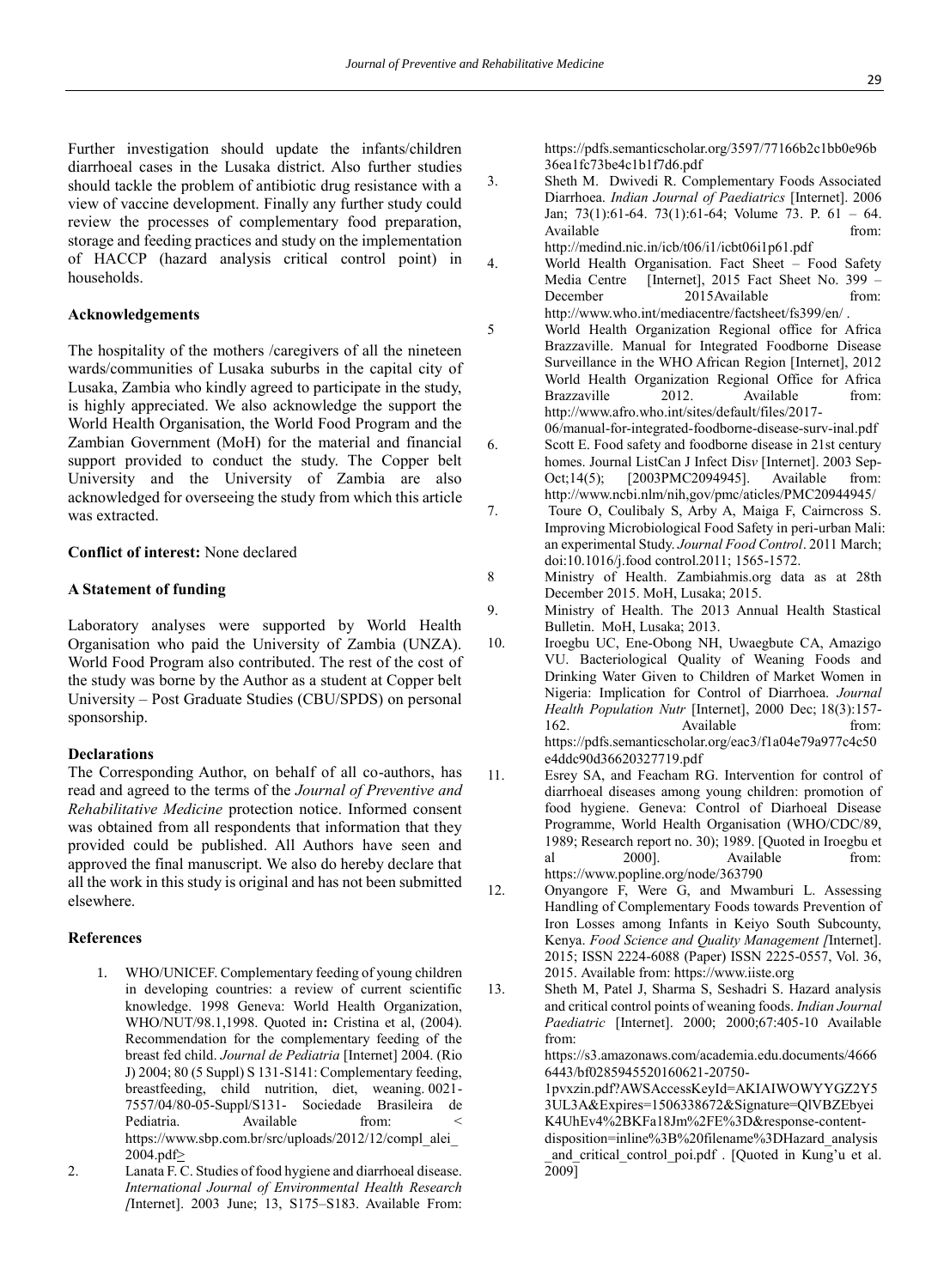- 14. Chishimba K, Hang'ombe BM, Muzandu K, Mshana SE, Matee MI,4Nakajima C. et al. Detection of Extended-Spectrum Beta-Lactamase-Producing *Escherichia coli* in Market-Ready Chickens in Zambia. *International Journal of Microbiology* [Internet] 2016. Volume 2016, Article ID 5275724, 5 pages[. http://dx.doi.org/10.1155/2016/5275724](http://dx.doi.org/10.1155/2016/5275724) - Hindawi Publishing Corporation. Available from: <https://www.hindawi.com/journals/ijmicro/2016/5275724/>
- 15. Hendriksen, R.S. A global Salmonella surveillance and laboratory support project of the World Health Organization: Laboratory Protocols Level 1 Training Course Identification of Salmonella. 2003; 4th Ed. April 2003. Available from: [http://www.antimicrobialresistance.dk/data/images/trainin](http://www.antimicrobialresistance.dk/data/images/training%20course%20-%20level%201_7_pdf.pdf) [g%20course%20-%20level%201\\_7\\_pdf.pdf](http://www.antimicrobialresistance.dk/data/images/training%20course%20-%20level%201_7_pdf.pdf)
- 16. Hendriksen, R.S., A global Salmonella surveillance and laboratory support project of the World Health Organization: Laboratory Protocols Level 1 Training Course Identification of Salmonella [Internet]. 2003; 2nd Ed. February 2003. Available from: [http://www.antimicrobialresistance.dk/data/images/e.%20](http://www.antimicrobialresistance.dk/data/images/e.%20coli%20o157_1_pdf.pdf) [coli%20o157\\_1\\_pdf.pdf](http://www.antimicrobialresistance.dk/data/images/e.%20coli%20o157_1_pdf.pdf)
- 17. Clinical and Laboratory Standard Institute (CLSI). Performance standards for antimicrobial susceptibility testing: twentieth informational supplement [Internet]. 2011; Wayne, Pa, Clinical and Laboratory Standards Institute (CLSI). Available from: [http://vchmedical.ajums.ac.ir/\\_vchmedical/documents/CL](http://vchmedical.ajums.ac.ir/_vchmedical/documents/CLSI%202011.pdf) [SI%202011.pdf](http://vchmedical.ajums.ac.ir/_vchmedical/documents/CLSI%202011.pdf)
- 18. Changkaew K., Intarapuk A., Utrarachkij F., Nakajima C., Suthienkul O., Suzuki Y. Antimicrobial Resistance, Extended-Spectrum β-Lactamase Productivity, and Class 1 Integrons in Escherichia coli from Healthy Swine. *Journal of Food Protection*. 2015; 8:1442-1450.
- 19. [Motarjemi Y,](http://www.ncbi.nlm.nih.gov/pubmed/?term=Motarjemi%20Y%5BAuthor%5D&cauthor=true&cauthor_uid=8440042) [Käferstein F,](http://www.ncbi.nlm.nih.gov/pubmed/?term=K%C3%A4ferstein%20F%5BAuthor%5D&cauthor=true&cauthor_uid=8440042) [Moy G,](http://www.ncbi.nlm.nih.gov/pubmed/?term=Moy%20G%5BAuthor%5D&cauthor=true&cauthor_uid=8440042) [Quevedo F.](http://www.ncbi.nlm.nih.gov/pubmed/?term=Quevedo%20F%5BAuthor%5D&cauthor=true&cauthor_uid=8440042)  Contaminated weaning food: a major risk factor for diarrhoea and associated malnutrition [Internet]. 1993[; Bull](http://www.ncbi.nlm.nih.gov/pubmed/8440042)  [World Health Organ.](http://www.ncbi.nlm.nih.gov/pubmed/8440042) 1993; 71(1):79-92. Available from: [https://www.ncbi.nlm.nih.gov/pmc/articles/PMC2393433/](https://www.ncbi.nlm.nih.gov/pmc/articles/PMC2393433/pdf/bullwho00035-0091.pdf) [pdf/bullwho00035-0091.pdf](https://www.ncbi.nlm.nih.gov/pmc/articles/PMC2393433/pdf/bullwho00035-0091.pdf)
- 20. Morais TB, Sigulem DM, He´lcio de Sousa Maranha˜o C, Mauro Batista de Morais da BD. Bacterial Contamination and Nutrient content of Home-Prepared Milk Feeding Bottles of Infants Attending a Public Outpatient Clinic. *Journal of Tropica Paeditric* [Internet]. 2005; Vol. 51 Oxford Press University Press 2005, doi 10.1093/tropej/fmh084. Available from: [\[https://watermark.silverchair.com/api/watermark?token=](https://watermark.silverchair.com/api/watermark?token=AQECAHi208BE49Ooan9kkhW_Ercy7Dm3ZL_9Cf3qfKAc485ysgAAAdowggHWBgkqhkiG9w0BBwagggHHMIIBwwIBADCCAbwGCSqGSIb3DQEHATAeBglghkgBZQMEAS4wEQQMlE6dijFM_oXIQvdpAgEQgIIBjSUMIwOeQ7eLMd0XmA_8p3GXIAIRvudLwQjMWa8w2Llt52CgC30Faw1w1Fu_pSXJXDIKKXR788Jn8WeTViexDo74c1VCowXZGfGKV2e_d7pKoufUqe1nz3qC1zOoMe5dcgCOCEOOswQHVCF5L0x99j4jJlSEJr3DpzgLwNj0ykXh495_otRPZy1OpiXSAq9yGD5pdl1XKBZ-0CBSn3r_u2mjO4vwQhuZpiWoRYg_UIc56Erb97kBGo_LcKPzyVkDqF_aZebXelc2rF_kxXh2ZeIBaRQLro3Ju_Re8tlaGx5OZ60IaMjE7o55xEL9VQBsBXBhwH3GDwc1_bbx59w2F_gb_aEI8bHNcjO26pUDBTmFUaXOHON0mrtQS0L8c7E3v2GpDuhUiCUolIErQ-I2uJ6Kb7dHqgqFeRKElOYrQvzczGgWCCHVfK7bnhNcBgyOOMYKXhvnnTvHh62LtV5o1T9BbhkV5bS-teK1p-FoB8jt2UY7aAKPQTItRMAhghQxC1M9Fk1gYZxeMYtWrYA) [AQECAHi208BE49Ooan9kkhW\\_Ercy7Dm3ZL\\_9Cf3qf](https://watermark.silverchair.com/api/watermark?token=AQECAHi208BE49Ooan9kkhW_Ercy7Dm3ZL_9Cf3qfKAc485ysgAAAdowggHWBgkqhkiG9w0BBwagggHHMIIBwwIBADCCAbwGCSqGSIb3DQEHATAeBglghkgBZQMEAS4wEQQMlE6dijFM_oXIQvdpAgEQgIIBjSUMIwOeQ7eLMd0XmA_8p3GXIAIRvudLwQjMWa8w2Llt52CgC30Faw1w1Fu_pSXJXDIKKXR788Jn8WeTViexDo74c1VCowXZGfGKV2e_d7pKoufUqe1nz3qC1zOoMe5dcgCOCEOOswQHVCF5L0x99j4jJlSEJr3DpzgLwNj0ykXh495_otRPZy1OpiXSAq9yGD5pdl1XKBZ-0CBSn3r_u2mjO4vwQhuZpiWoRYg_UIc56Erb97kBGo_LcKPzyVkDqF_aZebXelc2rF_kxXh2ZeIBaRQLro3Ju_Re8tlaGx5OZ60IaMjE7o55xEL9VQBsBXBhwH3GDwc1_bbx59w2F_gb_aEI8bHNcjO26pUDBTmFUaXOHON0mrtQS0L8c7E3v2GpDuhUiCUolIErQ-I2uJ6Kb7dHqgqFeRKElOYrQvzczGgWCCHVfK7bnhNcBgyOOMYKXhvnnTvHh62LtV5o1T9BbhkV5bS-teK1p-FoB8jt2UY7aAKPQTItRMAhghQxC1M9Fk1gYZxeMYtWrYA) [KAc485ysgAAAdowggHWBgkqhkiG9w0BBwagggHH](https://watermark.silverchair.com/api/watermark?token=AQECAHi208BE49Ooan9kkhW_Ercy7Dm3ZL_9Cf3qfKAc485ysgAAAdowggHWBgkqhkiG9w0BBwagggHHMIIBwwIBADCCAbwGCSqGSIb3DQEHATAeBglghkgBZQMEAS4wEQQMlE6dijFM_oXIQvdpAgEQgIIBjSUMIwOeQ7eLMd0XmA_8p3GXIAIRvudLwQjMWa8w2Llt52CgC30Faw1w1Fu_pSXJXDIKKXR788Jn8WeTViexDo74c1VCowXZGfGKV2e_d7pKoufUqe1nz3qC1zOoMe5dcgCOCEOOswQHVCF5L0x99j4jJlSEJr3DpzgLwNj0ykXh495_otRPZy1OpiXSAq9yGD5pdl1XKBZ-0CBSn3r_u2mjO4vwQhuZpiWoRYg_UIc56Erb97kBGo_LcKPzyVkDqF_aZebXelc2rF_kxXh2ZeIBaRQLro3Ju_Re8tlaGx5OZ60IaMjE7o55xEL9VQBsBXBhwH3GDwc1_bbx59w2F_gb_aEI8bHNcjO26pUDBTmFUaXOHON0mrtQS0L8c7E3v2GpDuhUiCUolIErQ-I2uJ6Kb7dHqgqFeRKElOYrQvzczGgWCCHVfK7bnhNcBgyOOMYKXhvnnTvHh62LtV5o1T9BbhkV5bS-teK1p-FoB8jt2UY7aAKPQTItRMAhghQxC1M9Fk1gYZxeMYtWrYA) [MIIBwwIBADCCAbwGCSqGSIb3DQEHATAeBglghkg](https://watermark.silverchair.com/api/watermark?token=AQECAHi208BE49Ooan9kkhW_Ercy7Dm3ZL_9Cf3qfKAc485ysgAAAdowggHWBgkqhkiG9w0BBwagggHHMIIBwwIBADCCAbwGCSqGSIb3DQEHATAeBglghkgBZQMEAS4wEQQMlE6dijFM_oXIQvdpAgEQgIIBjSUMIwOeQ7eLMd0XmA_8p3GXIAIRvudLwQjMWa8w2Llt52CgC30Faw1w1Fu_pSXJXDIKKXR788Jn8WeTViexDo74c1VCowXZGfGKV2e_d7pKoufUqe1nz3qC1zOoMe5dcgCOCEOOswQHVCF5L0x99j4jJlSEJr3DpzgLwNj0ykXh495_otRPZy1OpiXSAq9yGD5pdl1XKBZ-0CBSn3r_u2mjO4vwQhuZpiWoRYg_UIc56Erb97kBGo_LcKPzyVkDqF_aZebXelc2rF_kxXh2ZeIBaRQLro3Ju_Re8tlaGx5OZ60IaMjE7o55xEL9VQBsBXBhwH3GDwc1_bbx59w2F_gb_aEI8bHNcjO26pUDBTmFUaXOHON0mrtQS0L8c7E3v2GpDuhUiCUolIErQ-I2uJ6Kb7dHqgqFeRKElOYrQvzczGgWCCHVfK7bnhNcBgyOOMYKXhvnnTvHh62LtV5o1T9BbhkV5bS-teK1p-FoB8jt2UY7aAKPQTItRMAhghQxC1M9Fk1gYZxeMYtWrYA) [BZQMEAS4wEQQMlE6dijFM\\_oXIQvdpAgEQgIIBjSU](https://watermark.silverchair.com/api/watermark?token=AQECAHi208BE49Ooan9kkhW_Ercy7Dm3ZL_9Cf3qfKAc485ysgAAAdowggHWBgkqhkiG9w0BBwagggHHMIIBwwIBADCCAbwGCSqGSIb3DQEHATAeBglghkgBZQMEAS4wEQQMlE6dijFM_oXIQvdpAgEQgIIBjSUMIwOeQ7eLMd0XmA_8p3GXIAIRvudLwQjMWa8w2Llt52CgC30Faw1w1Fu_pSXJXDIKKXR788Jn8WeTViexDo74c1VCowXZGfGKV2e_d7pKoufUqe1nz3qC1zOoMe5dcgCOCEOOswQHVCF5L0x99j4jJlSEJr3DpzgLwNj0ykXh495_otRPZy1OpiXSAq9yGD5pdl1XKBZ-0CBSn3r_u2mjO4vwQhuZpiWoRYg_UIc56Erb97kBGo_LcKPzyVkDqF_aZebXelc2rF_kxXh2ZeIBaRQLro3Ju_Re8tlaGx5OZ60IaMjE7o55xEL9VQBsBXBhwH3GDwc1_bbx59w2F_gb_aEI8bHNcjO26pUDBTmFUaXOHON0mrtQS0L8c7E3v2GpDuhUiCUolIErQ-I2uJ6Kb7dHqgqFeRKElOYrQvzczGgWCCHVfK7bnhNcBgyOOMYKXhvnnTvHh62LtV5o1T9BbhkV5bS-teK1p-FoB8jt2UY7aAKPQTItRMAhghQxC1M9Fk1gYZxeMYtWrYA) [MIwOeQ7eLMd0XmA\\_8p3GXIAIRvudLwQjMWa8w2L](https://watermark.silverchair.com/api/watermark?token=AQECAHi208BE49Ooan9kkhW_Ercy7Dm3ZL_9Cf3qfKAc485ysgAAAdowggHWBgkqhkiG9w0BBwagggHHMIIBwwIBADCCAbwGCSqGSIb3DQEHATAeBglghkgBZQMEAS4wEQQMlE6dijFM_oXIQvdpAgEQgIIBjSUMIwOeQ7eLMd0XmA_8p3GXIAIRvudLwQjMWa8w2Llt52CgC30Faw1w1Fu_pSXJXDIKKXR788Jn8WeTViexDo74c1VCowXZGfGKV2e_d7pKoufUqe1nz3qC1zOoMe5dcgCOCEOOswQHVCF5L0x99j4jJlSEJr3DpzgLwNj0ykXh495_otRPZy1OpiXSAq9yGD5pdl1XKBZ-0CBSn3r_u2mjO4vwQhuZpiWoRYg_UIc56Erb97kBGo_LcKPzyVkDqF_aZebXelc2rF_kxXh2ZeIBaRQLro3Ju_Re8tlaGx5OZ60IaMjE7o55xEL9VQBsBXBhwH3GDwc1_bbx59w2F_gb_aEI8bHNcjO26pUDBTmFUaXOHON0mrtQS0L8c7E3v2GpDuhUiCUolIErQ-I2uJ6Kb7dHqgqFeRKElOYrQvzczGgWCCHVfK7bnhNcBgyOOMYKXhvnnTvHh62LtV5o1T9BbhkV5bS-teK1p-FoB8jt2UY7aAKPQTItRMAhghQxC1M9Fk1gYZxeMYtWrYA) [lt52CgC30Faw1w1Fu\\_pSXJXDIKKXR788Jn8WeTViex](https://watermark.silverchair.com/api/watermark?token=AQECAHi208BE49Ooan9kkhW_Ercy7Dm3ZL_9Cf3qfKAc485ysgAAAdowggHWBgkqhkiG9w0BBwagggHHMIIBwwIBADCCAbwGCSqGSIb3DQEHATAeBglghkgBZQMEAS4wEQQMlE6dijFM_oXIQvdpAgEQgIIBjSUMIwOeQ7eLMd0XmA_8p3GXIAIRvudLwQjMWa8w2Llt52CgC30Faw1w1Fu_pSXJXDIKKXR788Jn8WeTViexDo74c1VCowXZGfGKV2e_d7pKoufUqe1nz3qC1zOoMe5dcgCOCEOOswQHVCF5L0x99j4jJlSEJr3DpzgLwNj0ykXh495_otRPZy1OpiXSAq9yGD5pdl1XKBZ-0CBSn3r_u2mjO4vwQhuZpiWoRYg_UIc56Erb97kBGo_LcKPzyVkDqF_aZebXelc2rF_kxXh2ZeIBaRQLro3Ju_Re8tlaGx5OZ60IaMjE7o55xEL9VQBsBXBhwH3GDwc1_bbx59w2F_gb_aEI8bHNcjO26pUDBTmFUaXOHON0mrtQS0L8c7E3v2GpDuhUiCUolIErQ-I2uJ6Kb7dHqgqFeRKElOYrQvzczGgWCCHVfK7bnhNcBgyOOMYKXhvnnTvHh62LtV5o1T9BbhkV5bS-teK1p-FoB8jt2UY7aAKPQTItRMAhghQxC1M9Fk1gYZxeMYtWrYA) [Do74c1VCowXZGfGKV2e\\_d7pKoufUqe1nz3qC1zOoM](https://watermark.silverchair.com/api/watermark?token=AQECAHi208BE49Ooan9kkhW_Ercy7Dm3ZL_9Cf3qfKAc485ysgAAAdowggHWBgkqhkiG9w0BBwagggHHMIIBwwIBADCCAbwGCSqGSIb3DQEHATAeBglghkgBZQMEAS4wEQQMlE6dijFM_oXIQvdpAgEQgIIBjSUMIwOeQ7eLMd0XmA_8p3GXIAIRvudLwQjMWa8w2Llt52CgC30Faw1w1Fu_pSXJXDIKKXR788Jn8WeTViexDo74c1VCowXZGfGKV2e_d7pKoufUqe1nz3qC1zOoMe5dcgCOCEOOswQHVCF5L0x99j4jJlSEJr3DpzgLwNj0ykXh495_otRPZy1OpiXSAq9yGD5pdl1XKBZ-0CBSn3r_u2mjO4vwQhuZpiWoRYg_UIc56Erb97kBGo_LcKPzyVkDqF_aZebXelc2rF_kxXh2ZeIBaRQLro3Ju_Re8tlaGx5OZ60IaMjE7o55xEL9VQBsBXBhwH3GDwc1_bbx59w2F_gb_aEI8bHNcjO26pUDBTmFUaXOHON0mrtQS0L8c7E3v2GpDuhUiCUolIErQ-I2uJ6Kb7dHqgqFeRKElOYrQvzczGgWCCHVfK7bnhNcBgyOOMYKXhvnnTvHh62LtV5o1T9BbhkV5bS-teK1p-FoB8jt2UY7aAKPQTItRMAhghQxC1M9Fk1gYZxeMYtWrYA) [e5dcgCOCEOOswQHVCF5L0x99j4jJlSEJr3DpzgLwNj0](https://watermark.silverchair.com/api/watermark?token=AQECAHi208BE49Ooan9kkhW_Ercy7Dm3ZL_9Cf3qfKAc485ysgAAAdowggHWBgkqhkiG9w0BBwagggHHMIIBwwIBADCCAbwGCSqGSIb3DQEHATAeBglghkgBZQMEAS4wEQQMlE6dijFM_oXIQvdpAgEQgIIBjSUMIwOeQ7eLMd0XmA_8p3GXIAIRvudLwQjMWa8w2Llt52CgC30Faw1w1Fu_pSXJXDIKKXR788Jn8WeTViexDo74c1VCowXZGfGKV2e_d7pKoufUqe1nz3qC1zOoMe5dcgCOCEOOswQHVCF5L0x99j4jJlSEJr3DpzgLwNj0ykXh495_otRPZy1OpiXSAq9yGD5pdl1XKBZ-0CBSn3r_u2mjO4vwQhuZpiWoRYg_UIc56Erb97kBGo_LcKPzyVkDqF_aZebXelc2rF_kxXh2ZeIBaRQLro3Ju_Re8tlaGx5OZ60IaMjE7o55xEL9VQBsBXBhwH3GDwc1_bbx59w2F_gb_aEI8bHNcjO26pUDBTmFUaXOHON0mrtQS0L8c7E3v2GpDuhUiCUolIErQ-I2uJ6Kb7dHqgqFeRKElOYrQvzczGgWCCHVfK7bnhNcBgyOOMYKXhvnnTvHh62LtV5o1T9BbhkV5bS-teK1p-FoB8jt2UY7aAKPQTItRMAhghQxC1M9Fk1gYZxeMYtWrYA) [ykXh495\\_otRPZy1OpiXSAq9yGD5pdl1XKBZ-](https://watermark.silverchair.com/api/watermark?token=AQECAHi208BE49Ooan9kkhW_Ercy7Dm3ZL_9Cf3qfKAc485ysgAAAdowggHWBgkqhkiG9w0BBwagggHHMIIBwwIBADCCAbwGCSqGSIb3DQEHATAeBglghkgBZQMEAS4wEQQMlE6dijFM_oXIQvdpAgEQgIIBjSUMIwOeQ7eLMd0XmA_8p3GXIAIRvudLwQjMWa8w2Llt52CgC30Faw1w1Fu_pSXJXDIKKXR788Jn8WeTViexDo74c1VCowXZGfGKV2e_d7pKoufUqe1nz3qC1zOoMe5dcgCOCEOOswQHVCF5L0x99j4jJlSEJr3DpzgLwNj0ykXh495_otRPZy1OpiXSAq9yGD5pdl1XKBZ-0CBSn3r_u2mjO4vwQhuZpiWoRYg_UIc56Erb97kBGo_LcKPzyVkDqF_aZebXelc2rF_kxXh2ZeIBaRQLro3Ju_Re8tlaGx5OZ60IaMjE7o55xEL9VQBsBXBhwH3GDwc1_bbx59w2F_gb_aEI8bHNcjO26pUDBTmFUaXOHON0mrtQS0L8c7E3v2GpDuhUiCUolIErQ-I2uJ6Kb7dHqgqFeRKElOYrQvzczGgWCCHVfK7bnhNcBgyOOMYKXhvnnTvHh62LtV5o1T9BbhkV5bS-teK1p-FoB8jt2UY7aAKPQTItRMAhghQxC1M9Fk1gYZxeMYtWrYA)[0CBSn3r\\_u2mjO4vwQhuZpiWoRYg\\_UIc56Erb97kBGo\\_](https://watermark.silverchair.com/api/watermark?token=AQECAHi208BE49Ooan9kkhW_Ercy7Dm3ZL_9Cf3qfKAc485ysgAAAdowggHWBgkqhkiG9w0BBwagggHHMIIBwwIBADCCAbwGCSqGSIb3DQEHATAeBglghkgBZQMEAS4wEQQMlE6dijFM_oXIQvdpAgEQgIIBjSUMIwOeQ7eLMd0XmA_8p3GXIAIRvudLwQjMWa8w2Llt52CgC30Faw1w1Fu_pSXJXDIKKXR788Jn8WeTViexDo74c1VCowXZGfGKV2e_d7pKoufUqe1nz3qC1zOoMe5dcgCOCEOOswQHVCF5L0x99j4jJlSEJr3DpzgLwNj0ykXh495_otRPZy1OpiXSAq9yGD5pdl1XKBZ-0CBSn3r_u2mjO4vwQhuZpiWoRYg_UIc56Erb97kBGo_LcKPzyVkDqF_aZebXelc2rF_kxXh2ZeIBaRQLro3Ju_Re8tlaGx5OZ60IaMjE7o55xEL9VQBsBXBhwH3GDwc1_bbx59w2F_gb_aEI8bHNcjO26pUDBTmFUaXOHON0mrtQS0L8c7E3v2GpDuhUiCUolIErQ-I2uJ6Kb7dHqgqFeRKElOYrQvzczGgWCCHVfK7bnhNcBgyOOMYKXhvnnTvHh62LtV5o1T9BbhkV5bS-teK1p-FoB8jt2UY7aAKPQTItRMAhghQxC1M9Fk1gYZxeMYtWrYA) [LcKPzyVkDqF\\_aZebXelc2rF\\_kxXh2ZeIBaRQLro3Ju\\_R](https://watermark.silverchair.com/api/watermark?token=AQECAHi208BE49Ooan9kkhW_Ercy7Dm3ZL_9Cf3qfKAc485ysgAAAdowggHWBgkqhkiG9w0BBwagggHHMIIBwwIBADCCAbwGCSqGSIb3DQEHATAeBglghkgBZQMEAS4wEQQMlE6dijFM_oXIQvdpAgEQgIIBjSUMIwOeQ7eLMd0XmA_8p3GXIAIRvudLwQjMWa8w2Llt52CgC30Faw1w1Fu_pSXJXDIKKXR788Jn8WeTViexDo74c1VCowXZGfGKV2e_d7pKoufUqe1nz3qC1zOoMe5dcgCOCEOOswQHVCF5L0x99j4jJlSEJr3DpzgLwNj0ykXh495_otRPZy1OpiXSAq9yGD5pdl1XKBZ-0CBSn3r_u2mjO4vwQhuZpiWoRYg_UIc56Erb97kBGo_LcKPzyVkDqF_aZebXelc2rF_kxXh2ZeIBaRQLro3Ju_Re8tlaGx5OZ60IaMjE7o55xEL9VQBsBXBhwH3GDwc1_bbx59w2F_gb_aEI8bHNcjO26pUDBTmFUaXOHON0mrtQS0L8c7E3v2GpDuhUiCUolIErQ-I2uJ6Kb7dHqgqFeRKElOYrQvzczGgWCCHVfK7bnhNcBgyOOMYKXhvnnTvHh62LtV5o1T9BbhkV5bS-teK1p-FoB8jt2UY7aAKPQTItRMAhghQxC1M9Fk1gYZxeMYtWrYA) [e8tlaGx5OZ60IaMjE7o55xEL9VQBsBXBhwH3GDwc1\\_](https://watermark.silverchair.com/api/watermark?token=AQECAHi208BE49Ooan9kkhW_Ercy7Dm3ZL_9Cf3qfKAc485ysgAAAdowggHWBgkqhkiG9w0BBwagggHHMIIBwwIBADCCAbwGCSqGSIb3DQEHATAeBglghkgBZQMEAS4wEQQMlE6dijFM_oXIQvdpAgEQgIIBjSUMIwOeQ7eLMd0XmA_8p3GXIAIRvudLwQjMWa8w2Llt52CgC30Faw1w1Fu_pSXJXDIKKXR788Jn8WeTViexDo74c1VCowXZGfGKV2e_d7pKoufUqe1nz3qC1zOoMe5dcgCOCEOOswQHVCF5L0x99j4jJlSEJr3DpzgLwNj0ykXh495_otRPZy1OpiXSAq9yGD5pdl1XKBZ-0CBSn3r_u2mjO4vwQhuZpiWoRYg_UIc56Erb97kBGo_LcKPzyVkDqF_aZebXelc2rF_kxXh2ZeIBaRQLro3Ju_Re8tlaGx5OZ60IaMjE7o55xEL9VQBsBXBhwH3GDwc1_bbx59w2F_gb_aEI8bHNcjO26pUDBTmFUaXOHON0mrtQS0L8c7E3v2GpDuhUiCUolIErQ-I2uJ6Kb7dHqgqFeRKElOYrQvzczGgWCCHVfK7bnhNcBgyOOMYKXhvnnTvHh62LtV5o1T9BbhkV5bS-teK1p-FoB8jt2UY7aAKPQTItRMAhghQxC1M9Fk1gYZxeMYtWrYA) [bbx59w2F\\_gb\\_aEI8bHNcjO26pUDBTmFUaXOHON0m](https://watermark.silverchair.com/api/watermark?token=AQECAHi208BE49Ooan9kkhW_Ercy7Dm3ZL_9Cf3qfKAc485ysgAAAdowggHWBgkqhkiG9w0BBwagggHHMIIBwwIBADCCAbwGCSqGSIb3DQEHATAeBglghkgBZQMEAS4wEQQMlE6dijFM_oXIQvdpAgEQgIIBjSUMIwOeQ7eLMd0XmA_8p3GXIAIRvudLwQjMWa8w2Llt52CgC30Faw1w1Fu_pSXJXDIKKXR788Jn8WeTViexDo74c1VCowXZGfGKV2e_d7pKoufUqe1nz3qC1zOoMe5dcgCOCEOOswQHVCF5L0x99j4jJlSEJr3DpzgLwNj0ykXh495_otRPZy1OpiXSAq9yGD5pdl1XKBZ-0CBSn3r_u2mjO4vwQhuZpiWoRYg_UIc56Erb97kBGo_LcKPzyVkDqF_aZebXelc2rF_kxXh2ZeIBaRQLro3Ju_Re8tlaGx5OZ60IaMjE7o55xEL9VQBsBXBhwH3GDwc1_bbx59w2F_gb_aEI8bHNcjO26pUDBTmFUaXOHON0mrtQS0L8c7E3v2GpDuhUiCUolIErQ-I2uJ6Kb7dHqgqFeRKElOYrQvzczGgWCCHVfK7bnhNcBgyOOMYKXhvnnTvHh62LtV5o1T9BbhkV5bS-teK1p-FoB8jt2UY7aAKPQTItRMAhghQxC1M9Fk1gYZxeMYtWrYA) [rtQS0L8c7E3v2GpDuhUiCUolIErQ-](https://watermark.silverchair.com/api/watermark?token=AQECAHi208BE49Ooan9kkhW_Ercy7Dm3ZL_9Cf3qfKAc485ysgAAAdowggHWBgkqhkiG9w0BBwagggHHMIIBwwIBADCCAbwGCSqGSIb3DQEHATAeBglghkgBZQMEAS4wEQQMlE6dijFM_oXIQvdpAgEQgIIBjSUMIwOeQ7eLMd0XmA_8p3GXIAIRvudLwQjMWa8w2Llt52CgC30Faw1w1Fu_pSXJXDIKKXR788Jn8WeTViexDo74c1VCowXZGfGKV2e_d7pKoufUqe1nz3qC1zOoMe5dcgCOCEOOswQHVCF5L0x99j4jJlSEJr3DpzgLwNj0ykXh495_otRPZy1OpiXSAq9yGD5pdl1XKBZ-0CBSn3r_u2mjO4vwQhuZpiWoRYg_UIc56Erb97kBGo_LcKPzyVkDqF_aZebXelc2rF_kxXh2ZeIBaRQLro3Ju_Re8tlaGx5OZ60IaMjE7o55xEL9VQBsBXBhwH3GDwc1_bbx59w2F_gb_aEI8bHNcjO26pUDBTmFUaXOHON0mrtQS0L8c7E3v2GpDuhUiCUolIErQ-I2uJ6Kb7dHqgqFeRKElOYrQvzczGgWCCHVfK7bnhNcBgyOOMYKXhvnnTvHh62LtV5o1T9BbhkV5bS-teK1p-FoB8jt2UY7aAKPQTItRMAhghQxC1M9Fk1gYZxeMYtWrYA)[I2uJ6Kb7dHqgqFeRKElOYrQvzczGgWCCHVfK7bnhNc](https://watermark.silverchair.com/api/watermark?token=AQECAHi208BE49Ooan9kkhW_Ercy7Dm3ZL_9Cf3qfKAc485ysgAAAdowggHWBgkqhkiG9w0BBwagggHHMIIBwwIBADCCAbwGCSqGSIb3DQEHATAeBglghkgBZQMEAS4wEQQMlE6dijFM_oXIQvdpAgEQgIIBjSUMIwOeQ7eLMd0XmA_8p3GXIAIRvudLwQjMWa8w2Llt52CgC30Faw1w1Fu_pSXJXDIKKXR788Jn8WeTViexDo74c1VCowXZGfGKV2e_d7pKoufUqe1nz3qC1zOoMe5dcgCOCEOOswQHVCF5L0x99j4jJlSEJr3DpzgLwNj0ykXh495_otRPZy1OpiXSAq9yGD5pdl1XKBZ-0CBSn3r_u2mjO4vwQhuZpiWoRYg_UIc56Erb97kBGo_LcKPzyVkDqF_aZebXelc2rF_kxXh2ZeIBaRQLro3Ju_Re8tlaGx5OZ60IaMjE7o55xEL9VQBsBXBhwH3GDwc1_bbx59w2F_gb_aEI8bHNcjO26pUDBTmFUaXOHON0mrtQS0L8c7E3v2GpDuhUiCUolIErQ-I2uJ6Kb7dHqgqFeRKElOYrQvzczGgWCCHVfK7bnhNcBgyOOMYKXhvnnTvHh62LtV5o1T9BbhkV5bS-teK1p-FoB8jt2UY7aAKPQTItRMAhghQxC1M9Fk1gYZxeMYtWrYA)

[BgyOOMYKXhvnnTvHh62LtV5o1T9BbhkV5bS-teK1p-](https://watermark.silverchair.com/api/watermark?token=AQECAHi208BE49Ooan9kkhW_Ercy7Dm3ZL_9Cf3qfKAc485ysgAAAdowggHWBgkqhkiG9w0BBwagggHHMIIBwwIBADCCAbwGCSqGSIb3DQEHATAeBglghkgBZQMEAS4wEQQMlE6dijFM_oXIQvdpAgEQgIIBjSUMIwOeQ7eLMd0XmA_8p3GXIAIRvudLwQjMWa8w2Llt52CgC30Faw1w1Fu_pSXJXDIKKXR788Jn8WeTViexDo74c1VCowXZGfGKV2e_d7pKoufUqe1nz3qC1zOoMe5dcgCOCEOOswQHVCF5L0x99j4jJlSEJr3DpzgLwNj0ykXh495_otRPZy1OpiXSAq9yGD5pdl1XKBZ-0CBSn3r_u2mjO4vwQhuZpiWoRYg_UIc56Erb97kBGo_LcKPzyVkDqF_aZebXelc2rF_kxXh2ZeIBaRQLro3Ju_Re8tlaGx5OZ60IaMjE7o55xEL9VQBsBXBhwH3GDwc1_bbx59w2F_gb_aEI8bHNcjO26pUDBTmFUaXOHON0mrtQS0L8c7E3v2GpDuhUiCUolIErQ-I2uJ6Kb7dHqgqFeRKElOYrQvzczGgWCCHVfK7bnhNcBgyOOMYKXhvnnTvHh62LtV5o1T9BbhkV5bS-teK1p-FoB8jt2UY7aAKPQTItRMAhghQxC1M9Fk1gYZxeMYtWrYA)[FoB8jt2UY7aAKPQTItRMAhghQxC1M9Fk1gYZxeMYt](https://watermark.silverchair.com/api/watermark?token=AQECAHi208BE49Ooan9kkhW_Ercy7Dm3ZL_9Cf3qfKAc485ysgAAAdowggHWBgkqhkiG9w0BBwagggHHMIIBwwIBADCCAbwGCSqGSIb3DQEHATAeBglghkgBZQMEAS4wEQQMlE6dijFM_oXIQvdpAgEQgIIBjSUMIwOeQ7eLMd0XmA_8p3GXIAIRvudLwQjMWa8w2Llt52CgC30Faw1w1Fu_pSXJXDIKKXR788Jn8WeTViexDo74c1VCowXZGfGKV2e_d7pKoufUqe1nz3qC1zOoMe5dcgCOCEOOswQHVCF5L0x99j4jJlSEJr3DpzgLwNj0ykXh495_otRPZy1OpiXSAq9yGD5pdl1XKBZ-0CBSn3r_u2mjO4vwQhuZpiWoRYg_UIc56Erb97kBGo_LcKPzyVkDqF_aZebXelc2rF_kxXh2ZeIBaRQLro3Ju_Re8tlaGx5OZ60IaMjE7o55xEL9VQBsBXBhwH3GDwc1_bbx59w2F_gb_aEI8bHNcjO26pUDBTmFUaXOHON0mrtQS0L8c7E3v2GpDuhUiCUolIErQ-I2uJ6Kb7dHqgqFeRKElOYrQvzczGgWCCHVfK7bnhNcBgyOOMYKXhvnnTvHh62LtV5o1T9BbhkV5bS-teK1p-FoB8jt2UY7aAKPQTItRMAhghQxC1M9Fk1gYZxeMYtWrYA) [WrYA](https://watermark.silverchair.com/api/watermark?token=AQECAHi208BE49Ooan9kkhW_Ercy7Dm3ZL_9Cf3qfKAc485ysgAAAdowggHWBgkqhkiG9w0BBwagggHHMIIBwwIBADCCAbwGCSqGSIb3DQEHATAeBglghkgBZQMEAS4wEQQMlE6dijFM_oXIQvdpAgEQgIIBjSUMIwOeQ7eLMd0XmA_8p3GXIAIRvudLwQjMWa8w2Llt52CgC30Faw1w1Fu_pSXJXDIKKXR788Jn8WeTViexDo74c1VCowXZGfGKV2e_d7pKoufUqe1nz3qC1zOoMe5dcgCOCEOOswQHVCF5L0x99j4jJlSEJr3DpzgLwNj0ykXh495_otRPZy1OpiXSAq9yGD5pdl1XKBZ-0CBSn3r_u2mjO4vwQhuZpiWoRYg_UIc56Erb97kBGo_LcKPzyVkDqF_aZebXelc2rF_kxXh2ZeIBaRQLro3Ju_Re8tlaGx5OZ60IaMjE7o55xEL9VQBsBXBhwH3GDwc1_bbx59w2F_gb_aEI8bHNcjO26pUDBTmFUaXOHON0mrtQS0L8c7E3v2GpDuhUiCUolIErQ-I2uJ6Kb7dHqgqFeRKElOYrQvzczGgWCCHVfK7bnhNcBgyOOMYKXhvnnTvHh62LtV5o1T9BbhkV5bS-teK1p-FoB8jt2UY7aAKPQTItRMAhghQxC1M9Fk1gYZxeMYtWrYA)

- 21. Islam SM, Mahmud HZ, Gope SP, Zaman UR, Hossam Z, Islam SM et al. Hygiene intervention reduces contamination for weaning food in Bangladesh. *Journal Tropical Medicine and International Health.* 2013 Volume 18 No 3 pp250-258.
- 22. Motarjermi Y. Research priorities on safety of complementary feeding. *Journal of the American Academy of Paediatrics* – Supplement [Internet]. 2000 November; Vol.106: 1304-05. Available from: [http://pediatrics.aappublications.org/content/pediatrics/10](http://pediatrics.aappublications.org/content/pediatrics/106/Supplement_4/1304.full.pdf) [6/Supplement\\_4/1304.full.pdf](http://pediatrics.aappublications.org/content/pediatrics/106/Supplement_4/1304.full.pdf)
- 23. Black RE, Michael HM, Bernard R, Philip RT, Alim ARMA, Gross RJ, et al. Enterotoxigenic Escherichia coli diarrhoea: acquired immunity and transmission in an endemic area. 1981; Bulletin of the World Health Organization, 59: 263-268 (1981). Available from: [https://www.researchgate.net/profile/Robert\\_Black6/publi](https://www.researchgate.net/profile/Robert_Black6/publication/16179769_Enterotoxigenic_Escherichia_coli_diarrhoea_Acquired_immunity_and_transmission_in_an_endemic_area/links/564c958d08aeab8ed5e9fd66.pdf) [cation/16179769\\_Enterotoxigenic\\_Escherichia\\_coli\\_diarr](https://www.researchgate.net/profile/Robert_Black6/publication/16179769_Enterotoxigenic_Escherichia_coli_diarrhoea_Acquired_immunity_and_transmission_in_an_endemic_area/links/564c958d08aeab8ed5e9fd66.pdf) hoea Acquired immunity and transmission in an ende [mic\\_area/links/564c958d08aeab8ed5e9fd66.pdf](https://www.researchgate.net/profile/Robert_Black6/publication/16179769_Enterotoxigenic_Escherichia_coli_diarrhoea_Acquired_immunity_and_transmission_in_an_endemic_area/links/564c958d08aeab8ed5e9fd66.pdf) [Quoted] in Motarjemi 1993].
- 24. Khin Nwe OO. Han MA, Hailng T, Aye T. (1991). Bacteriologic studies of food and water consumed by children in Myanmar, 1: the nature of contamination. *Journal of Diarrhoeal Disease Research [Internet]. 1991 June: 9: 87-90:0253-8768/91. Available from:* [https://books.google.co.zm/books?hl=en&lr=&id=t6Vvca](https://books.google.co.zm/books?hl=en&lr=&id=t6Vvca44cH8C&oi=fnd&pg=PA87&ots=CVsE525tm5&sig=-r8_KZBi1boDAPD_KT-e4CWNagc&redir_esc=y#v=onepage&q&f=false) [44cH8C&oi=fnd&pg=PA87&ots=CVsE525tm5&sig=](https://books.google.co.zm/books?hl=en&lr=&id=t6Vvca44cH8C&oi=fnd&pg=PA87&ots=CVsE525tm5&sig=-r8_KZBi1boDAPD_KT-e4CWNagc&redir_esc=y#v=onepage&q&f=false) [r8\\_KZBi1boDAPD\\_KT-](https://books.google.co.zm/books?hl=en&lr=&id=t6Vvca44cH8C&oi=fnd&pg=PA87&ots=CVsE525tm5&sig=-r8_KZBi1boDAPD_KT-e4CWNagc&redir_esc=y#v=onepage&q&f=false)
- [e4CWNagc&redir\\_esc=y#v=onepage&q&f=false](https://books.google.co.zm/books?hl=en&lr=&id=t6Vvca44cH8C&oi=fnd&pg=PA87&ots=CVsE525tm5&sig=-r8_KZBi1boDAPD_KT-e4CWNagc&redir_esc=y#v=onepage&q&f=false) 25. Kung'u JK, Boor KJ, Ame SM, Ali NS, Jackson AE,
	- Stoltzfus RJ. Bacterial Populations in Complementary Foods and Drinking-water in Households with Children Aged 10-15 Months in Zanzibar, Tanzania. *Journal Health Popul Nutr* [Internet]. 2009 Feb,: 27(1):41-52. ISSN 1606- 0997 Available from: <https://www.ncbi.nlm.nih.gov/pmc/articles/PMC2761806/> [Accessed: 3rd September 7, 2017].
- 26. Toure O, Coulibaly S, Arby A, Maiga F, Cairncross S. Piloting an intervention to improve microbial food safety in Peri-Urban Mali. *International Journal of Hygiene and Environmental Health*. 2013; 216 (2013) 138-145.
- 27. [Motarjemi Y.](http://www.ncbi.nlm.nih.gov/pubmed/?term=Motarjemi%20Y%5BAuthor%5D&cauthor=true&cauthor_uid=8440042), [Käferstein F.](http://www.ncbi.nlm.nih.gov/pubmed/?term=K%C3%A4ferstein%20F%5BAuthor%5D&cauthor=true&cauthor_uid=8440042), [Moy G.](http://www.ncbi.nlm.nih.gov/pubmed/?term=Moy%20G%5BAuthor%5D&cauthor=true&cauthor_uid=8440042), and [Quevedo F.](http://www.ncbi.nlm.nih.gov/pubmed/?term=Quevedo%20F%5BAuthor%5D&cauthor=true&cauthor_uid=8440042)  Contaminated weaning food: a major risk factor for diarrhoea and associated malnutrition [Internet]. 1993[; Bull](http://www.ncbi.nlm.nih.gov/pubmed/8440042)  [World Health Organ.](http://www.ncbi.nlm.nih.gov/pubmed/8440042) 1993; 71(1):79-92. Available from: [https://www.ncbi.nlm.nih.gov/pmc/articles/PMC2393433/](https://www.ncbi.nlm.nih.gov/pmc/articles/PMC2393433/pdf/bullwho00035-0091.pdf) [pdf/bullwho00035-0091.pdf](https://www.ncbi.nlm.nih.gov/pmc/articles/PMC2393433/pdf/bullwho00035-0091.pdf)
- 28. Gama J.A, Abby SS, Vieira-Silva S, Dionisio F, Rocha EPC. Immune Subversion and Quorum-Sensing Shape the Variation in Infectious Dose among Bacterial Pathogens. *Journals PLOS – Pathogens* [Internet]. 2012; doi:10.1371/journal.ppat.1002503. Available from: [http://journals.plos.org/plospathogens/article?id=10.1371/j](http://journals.plos.org/plospathogens/article?id=10.1371/journal.ppat.1002503) [ournal.ppat.1002503](http://journals.plos.org/plospathogens/article?id=10.1371/journal.ppat.1002503) 2012 February; https://doi.org/10.1371/journal.ppat.1002503
- 29. [Rasheed](https://www.ncbi.nlm.nih.gov/pubmed/?term=Rasheed%20MU%5BAuthor%5D&cauthor=true&cauthor_uid=25076436) M. U., [Thajuddin](https://www.ncbi.nlm.nih.gov/pubmed/?term=Thajuddin%20N%5BAuthor%5D&cauthor=true&cauthor_uid=25076436) N., [Ahamed](https://www.ncbi.nlm.nih.gov/pubmed/?term=Ahamed%20P%5BAuthor%5D&cauthor=true&cauthor_uid=25076436) P, [Teklemariam](https://www.ncbi.nlm.nih.gov/pubmed/?term=Teklemariam%20Z%5BAuthor%5D&cauthor=true&cauthor_uid=25076436) Z., and [Kaiser Jamil](https://www.ncbi.nlm.nih.gov/pubmed/?term=Jamil%20K%5BAuthor%5D&cauthor=true&cauthor_uid=25076436) K. Antimicrobial Drug Resistance In Strains of *Escherichia Coli* Isolated From Food Sources [Internet]. *Journal Rev Inst Med Trop Sao Paulov. 2014; 56(4); Jul-Aug 2014PMC4131821*. Available from: https://www.ncbi.nlm.nih.gov/pmc/articles/PMC4131821/
- 30. Paterson DL, Bonomo RA. Extended-spectrum betalactamases: a clinical update. Clinical Microbiology